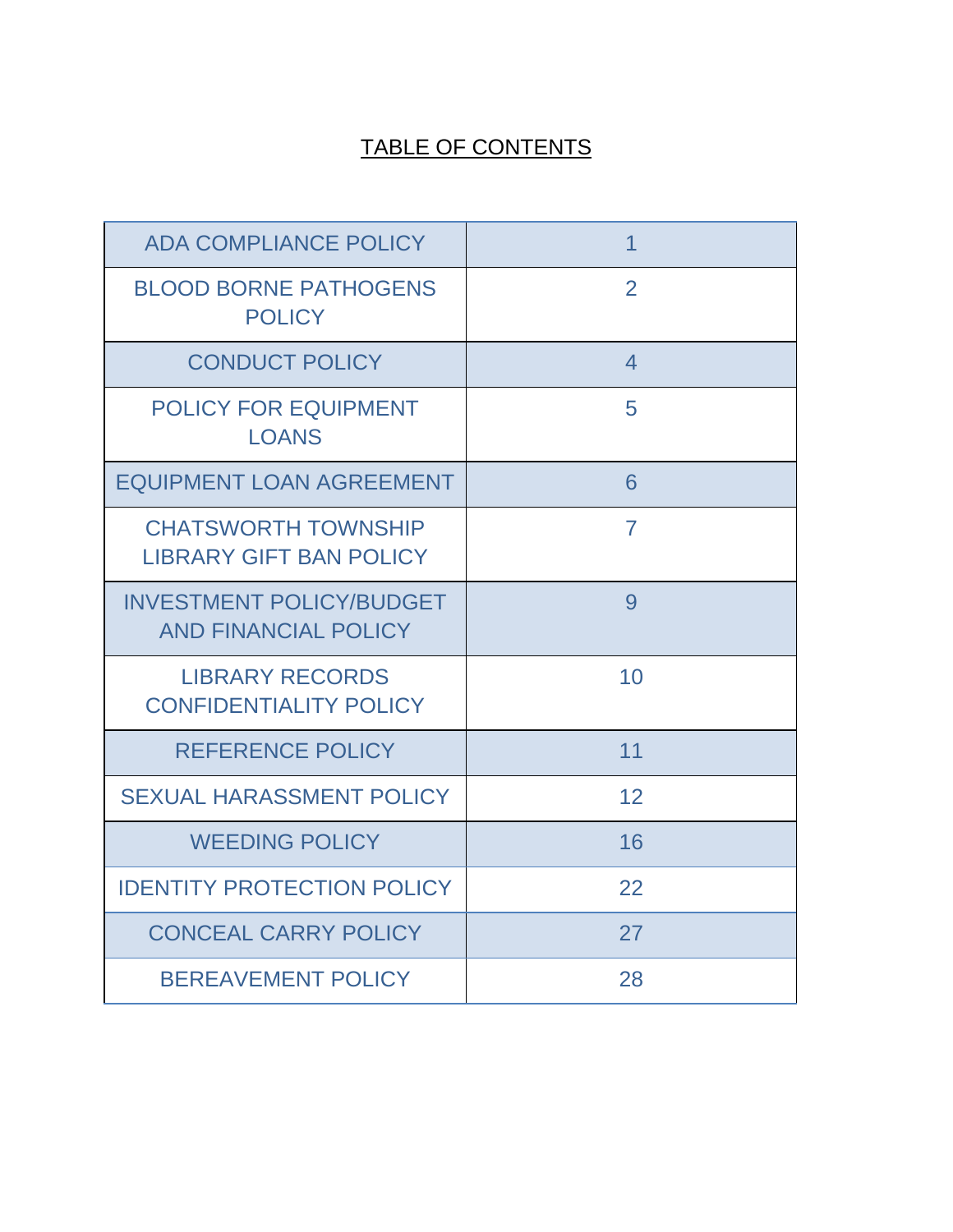# ADA COMPLIANCE POLICY

 The Chatsworth Township Library offers the same services to all patron with disabilities as to all other segments of the population. The Chatsworth Township Library offers home delivery to patrons unable to come to the library. Assistive devices are welcomed at the library.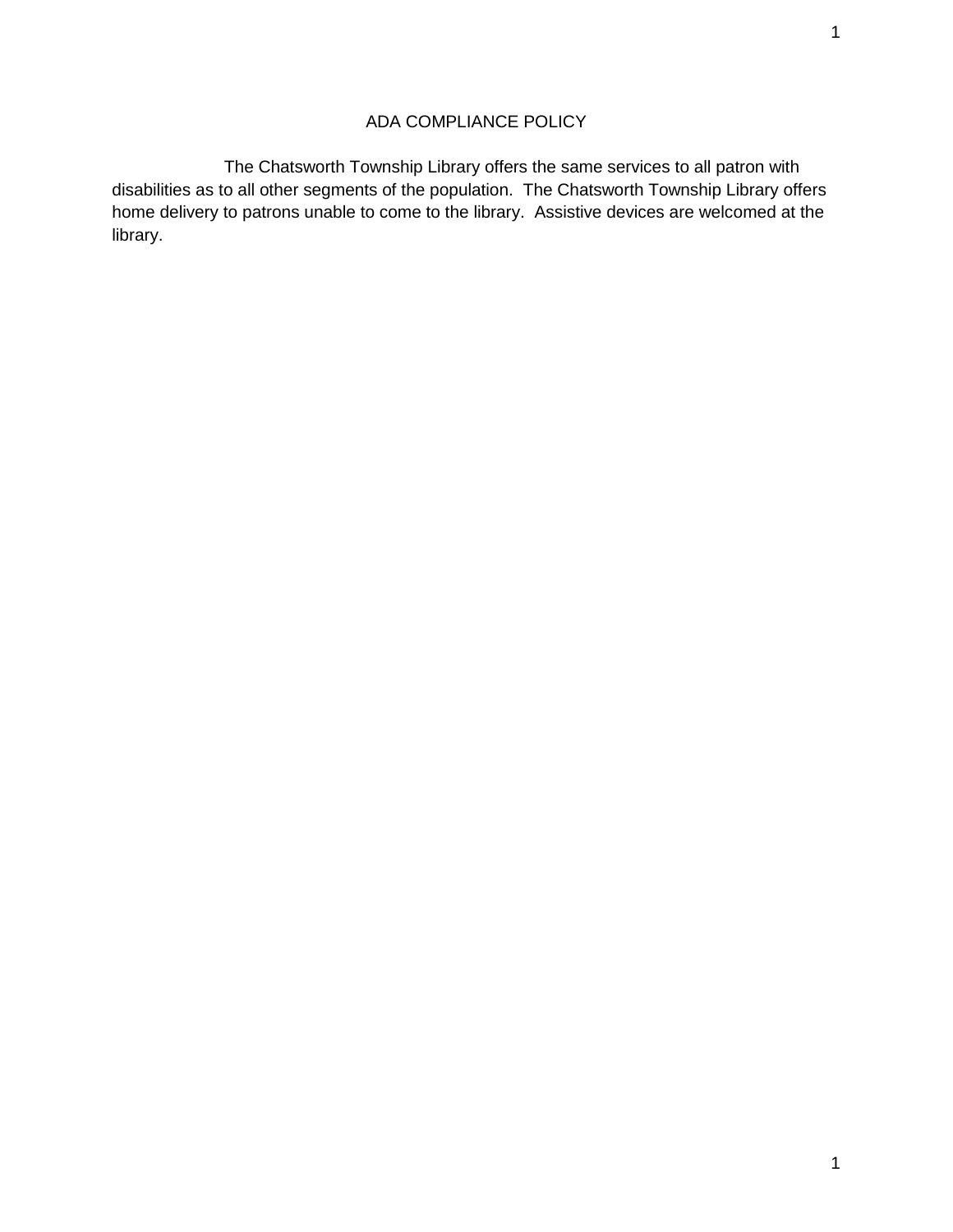### BLOODBORNE PATHOGENS POLICY

 While normal library operations are not likely to involve circumstances exposing employees or patrons to blood borne pathogens, the Chatsworth Township Library complies with Illinois Department of Labor regulations and therefore the federal Occupational Safety and Health Administration regulations relating to occupational exposures to bloodborne pathogens which have been incorporated by administrative actions.

### I. EXPOSURE DETERMINATION

 No particular job classification of the Library has occupational exposure (meaning "reasonably anticipated contact with blood or other potentially infectious materials that may result from the performance of an employee's duties"), however, emergencies may occur with staff of patrons, particularly youth of elderly patrons, to which library employees in all classifications may be called upon to respond with assistance. Perhaps emergencies with "out of control" individuals (e.g. biting, spitting, etc.) could present an individual threat.

#### II. UNIVERSAL PRECAUTIONS

 All potential circumstances of exposure must be taken into account by the Library and its employees to protect against exposures. Hepatitis B (HBV), human immunodeficiency virus (HIV), and other blood borne pathogens found in human blood and other body fluids cause life-threatening diseases. In emergency or other such circumstances, when contact with blood or other potentially infectious materials may result, the Library's approach to infection control requires all human blood and body fluids to be treated as if know to be infectious for HIV, HBV, and other blood borne pathogens. Engineering and work practice controls shall be used to eliminate or minimize employee exposures, and if a possibility of exposure remains, personal protective equipment shall also be used.

### C. EXPOSURE CONTROL PLAN

 At any time within the Library environment that human blood, human body fluids, or other potentially infectious materials are presented, the area contaminated shall be immediately cordoned off and quarantined, even if the entire library must be closed to accomplish this completely. Personal protection clothing, such as gloves, gowns, masks, etc. shall be provided and used in the cleanup and safe disposal of contaminated waste such as diapers, blood-tinged materials (e.g. Band-Aids, gauze, cotton, clothing, etc.), etc. If advisable, a professional hazardous/contaminated cleanup firm shall be contacted and retained for complete cleanup and decontamination. The quarantine shall be effective until complete cleanup and disposal is obtained. Hand-washing facilities are provided by the Library and must be used by employees as soon as feasible, including following the removal of personal protective equipment. A complete record or all incidents, exposures, cleanup, and disposal shall be kept as required by the regulations.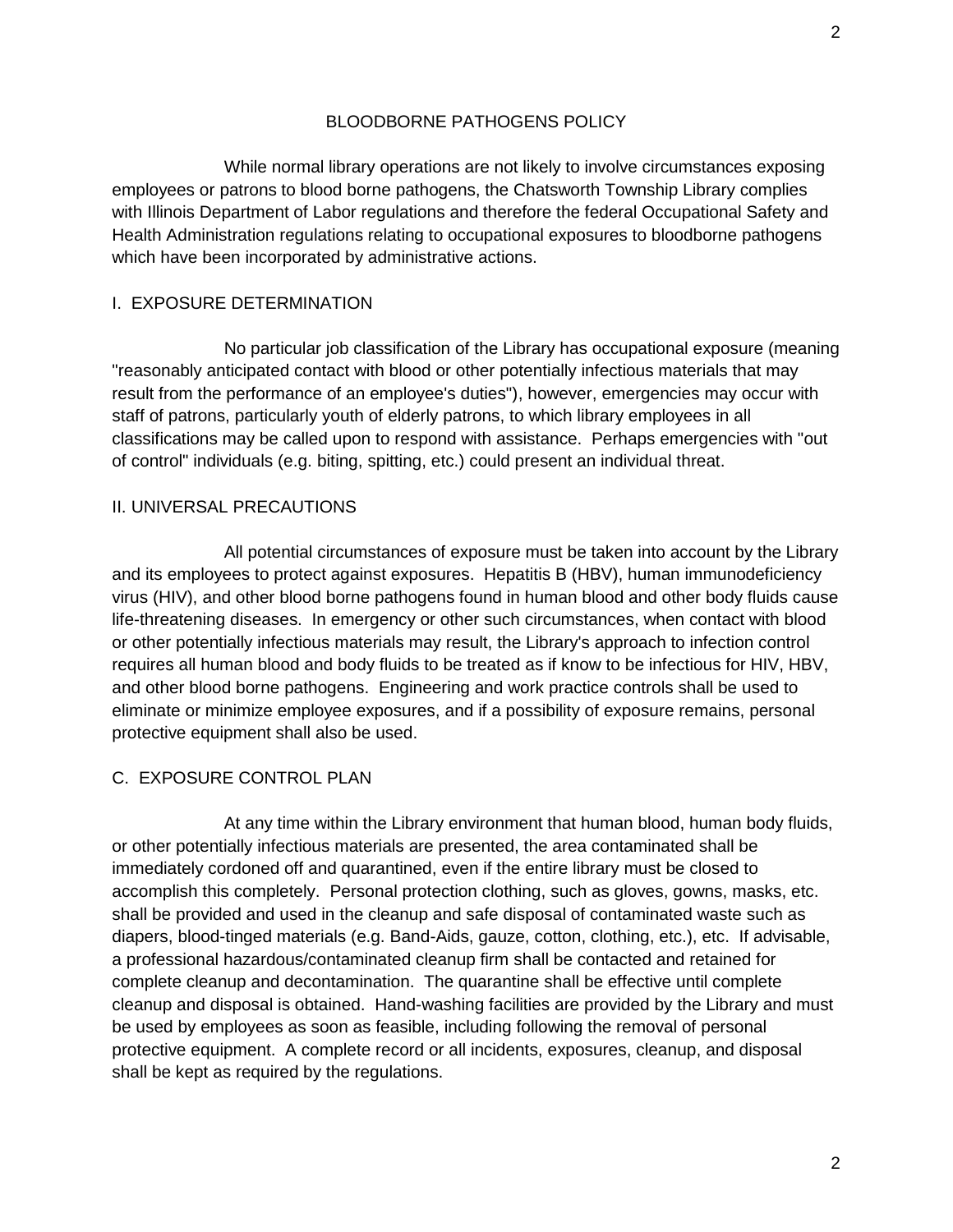The Library shall provide directly or through the System, State or associated programs, annual in-service training/educational programs for all affected employees. Any employee who has an occupational exposure shall be offered, at no charge, the hepatitis B vaccine series, in accordance with the regulations. Following the report of an exposure incident, the Library will make immediately available to the exposed employee or employees a confidential medical evaluation and follow-up as provided in the regulations.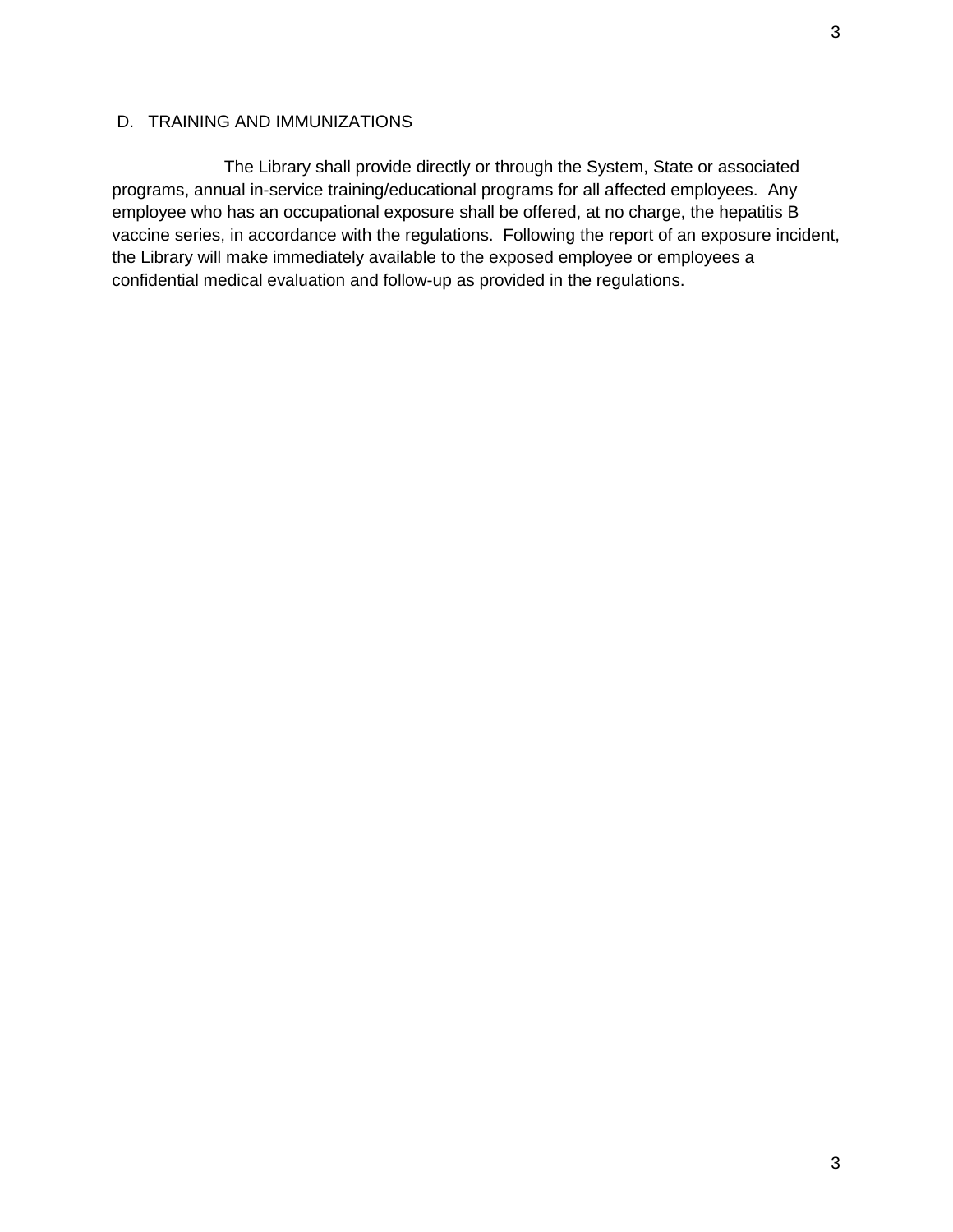### CONDUCT POLICY

 The Chatsworth Township Library is dedicated to providing its patrons with access to knowledge and information through reading, writing, listening and quiet contemplation. The library believes patrons have the right to use materials and services without being disturbed or impeded. Furthermore, the library is determined to provide patrons and employees a secure and comfortable environment. The Public Library Act provides the Board of Library Trustees with the general power to carry out the spirit and intent of the Act in establishing and maintaining the library and providing library services and the specific power to "exclude from the use of the library any person who willfully violates an ordinance or regulation prescribed."

- A. A patron who engages in any activity that disrupts the use of the library facilities, collections, or services by patrons or materially disrupts the ability of the staff to perform its duties shall cease such activity immediately upon the request of library personnel.
- B. In such instances involving minors, identification will be requested and the incident will be reported to the parent or guardian.
- C. If, following a request, the patron fails or refuses to comply or responds to the request in an abusive fashion, he or she will be required to leave the library premises immediately for the balance of the calendar day. If he or she refuses to leave, the police will be summoned.
- D. Library personnel will record instances in which patrons are required to leave the library in a ledger maintained by the library for that purpose. Upon the second recorded instance in which a patron is required to leave the library premises within a thirty day period, the Director shall bar the patron from use of library premises for a period of thirty days. Parents or guardians of minors will be notified in writing after the first recorded instance in which a minor is required to leave the library and advised of the consequences of any further recorded instances. Parents wishing to appeal such action may do so upon written request to the Board of Library Trustees.
- E. In the event a barred patron attempts to enter the Library during the period of suspension, the police will be notified.
- F. Smoking is banned anywhere in the Library at all times by staff and patrons.
- G. Tampering with the computers, cords, and library equipment and/or attempting to alter the computers in any way is grounds for suspension of library privileges.
- H. In the event that a patron continues in an abusive manner after a period of suspension, the Director shall present the information to the Board of Trustees for further consideration. The Board may impose a longer period of suspension in these instances.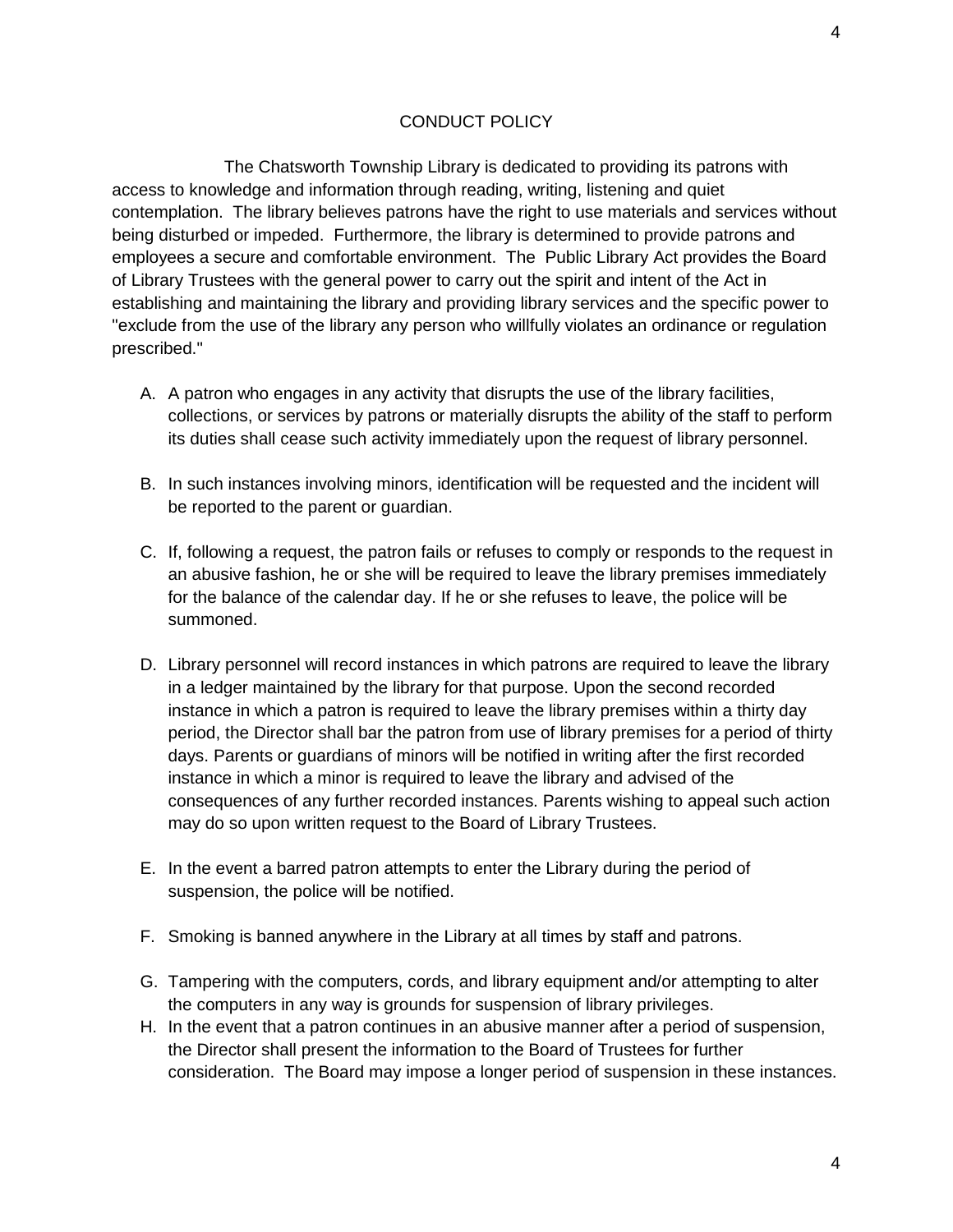A neat professional appearance is a requirement at CHATSWORTH TOWNSHIP LIBRARY. It is expected that all employees will exercise good judgment and dress appropriately for their jobs. All employees will wear a polo shirt embroidered with library insignia and slacks, jeans or trousers. In warm weather months capris will be considered as appropriate. Any employee not dressed appropriately will be subject to discipline.

### APPEARANCE

Your personal appearance is an important part of the way you represent CHATSWORTH TOWNSHIP LIBRARY to the public. Customers form an opinion of CHATSWORTH TOWNSHIP LIBRARY from your appearance and attitude. Neat and conservative attire creates a favorable impression. Please refrain from eating, smoking, or chewing gum in the presence of customers. Such actions may be offensive to customers and portray an unacceptable image.

These are the factors you should consider:

- 1. Maintaining the highest standards relating to personal hygiene, including regular bathing and use of deodorant, brushing of teeth and using mouthwash as necessary, maintain clean hands and fingernails at all times and the moderate use of cosmetics.
- 2. The nature of the work.
- 3. Safety considerations.
- 4. The nature of the employee's public contract, if any, and the normal expectations of outside parties with whom the employee will work.
- 5. The prevailing practices of other workers in similar jobs.
- 6. The requirement of the CHATSWORTH TOWNSHIP LIBRARY's management that all employees are expected to exercise good judgment and dress appropriately for work.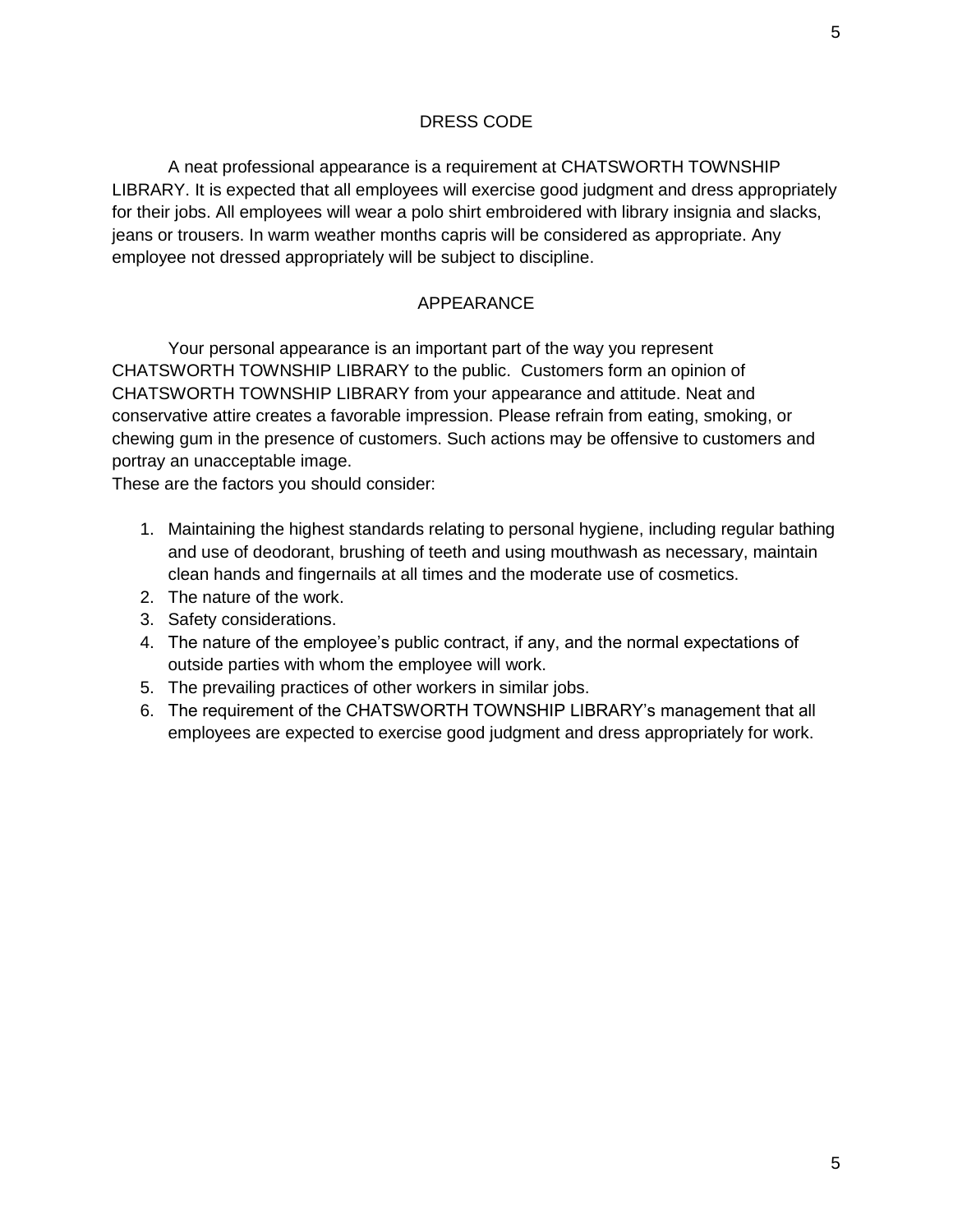### POLICY FOR EQUIPMENT LOANS

The library has a pool of equipment that can be borrowed by local businesses and local patrons over the age of 18. This equipment is available for a one week loan period, and may be renewed once provided no one has a reserve on file for that date. To insure that the equipment you need is available when you need it, please place loan requests as far in advance as possible. Appointment times will be set for the equipment to be checked out and returned.

The library IS NOT responsible for any costs incurred while you are using the loaner equipment. The library does its best to provide you with clean, secure, and fully functional equipment, but cannot be held responsible for unforeseeable hardware failure.

Please be sure not to save data to the local hard drive (C:\drive) on a borrowed laptop or tablet. Use some form of removable media (not supplied by the library) instead to avoid losing your data.

When you pickup requested equipment, you will need to sign an Equipment Loan Agreement. It states that you assume liability for the equipment while it is in your care and that you agree to return all equipment in good working order by the agreed upon due date.

### **Please return loaner equipment on time. Do not use the book drop boxes.**

At the inspection check-out and check-in, we will confirm the condition of the equipment, and verify that all parts are accounted for. If any components of the equipment are missing upon check-in, we reserve the right to refuse acceptance of the equipment until all parts are returned. This refusal does not waive the late fee.

If returned equipment is damaged, user privileges will be suspended until reimbursement for the damages has been received by library staff. The library will get the equipment repaired and submit the bill to the patron. In the case of non-repairable equipment the patron shall be billed the replacement amount. A maximum of two weeks' time will be allowed for payment for damages.

Equipment that is returned late will be assessed a late fee of \$5 per item per day.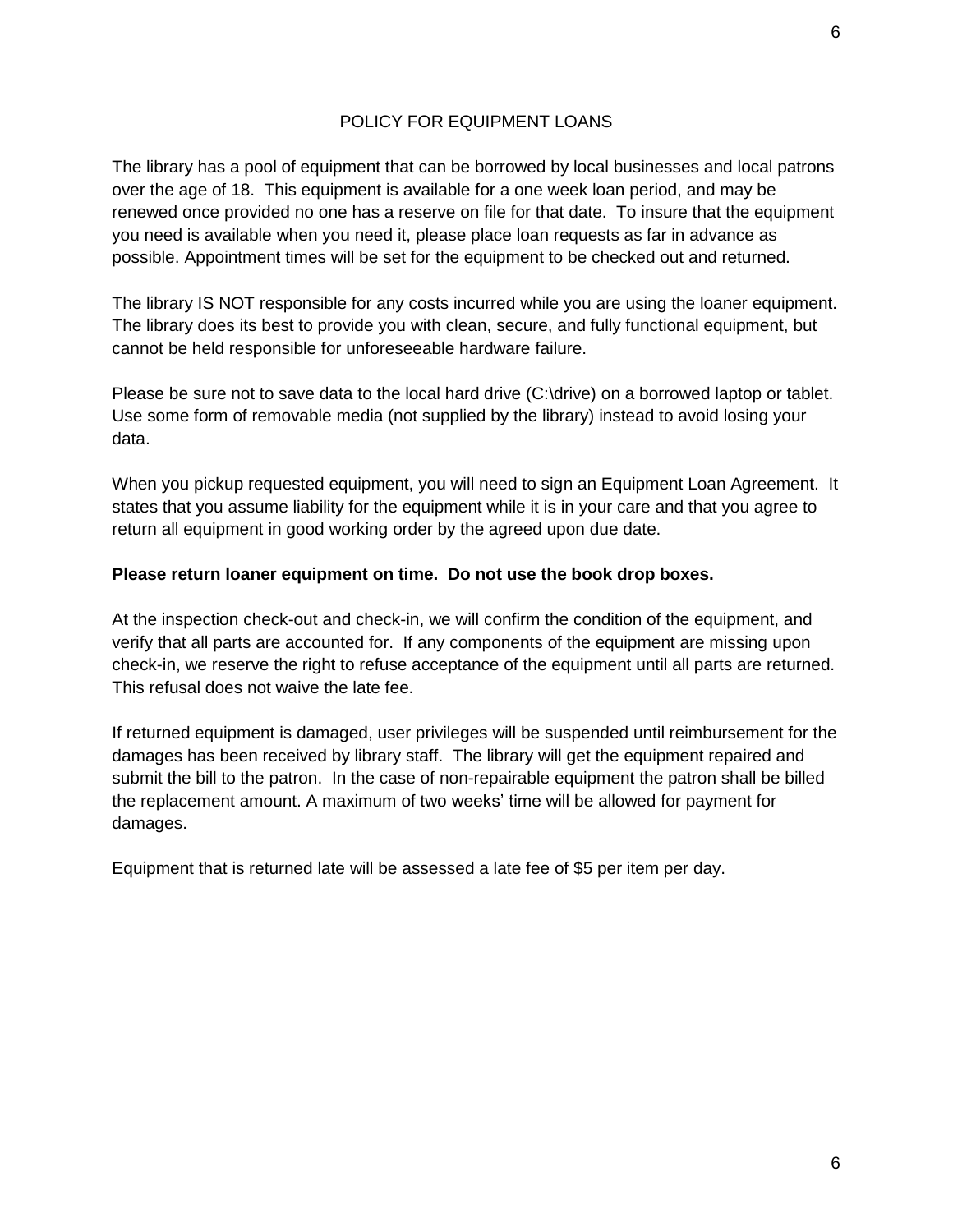# EQUIPMENT LOAN AGREEMENT

I, \_\_\_\_\_\_\_\_\_\_\_\_\_\_\_\_\_\_\_\_\_\_\_\_\_\_\_\_\_\_\_\_\_\_\_\_\_\_\_\_\_\_\_\_\_\_\_\_\_\_\_\_\_\_\_\_\_\_\_\_\_\_\_wish to borrow the following items from the Chatsworth Township Library for a period of one week (seven days) and I can renew this ONE time(providing there is no one signed up for the item/items as of this date):

\_\_\_\_\_\_\_\_\_\_\_\_\_\_\_\_\_\_\_\_\_\_\_\_\_\_\_\_\_\_\_\_\_\_\_\_\_\_\_\_\_\_\_\_\_\_\_\_\_\_\_\_\_\_\_\_\_\_\_\_\_\_\_\_\_\_\_\_\_\_\_\_\_\_\_\_

| library staff before I left the library.                                                                                                                                          | of the        |
|-----------------------------------------------------------------------------------------------------------------------------------------------------------------------------------|---------------|
| I understand that I am fully responsible for this equipment while it is checked out to me and that<br>I am responsible for payment of any/all damage to or loss of the equipment. |               |
| I further agree to return the equipment on time and will not place in the book drop depository.<br>Should this equipment be late the fee per item is \$5 per day.                 |               |
|                                                                                                                                                                                   |               |
|                                                                                                                                                                                   |               |
|                                                                                                                                                                                   |               |
|                                                                                                                                                                                   | borrower      |
|                                                                                                                                                                                   | library staff |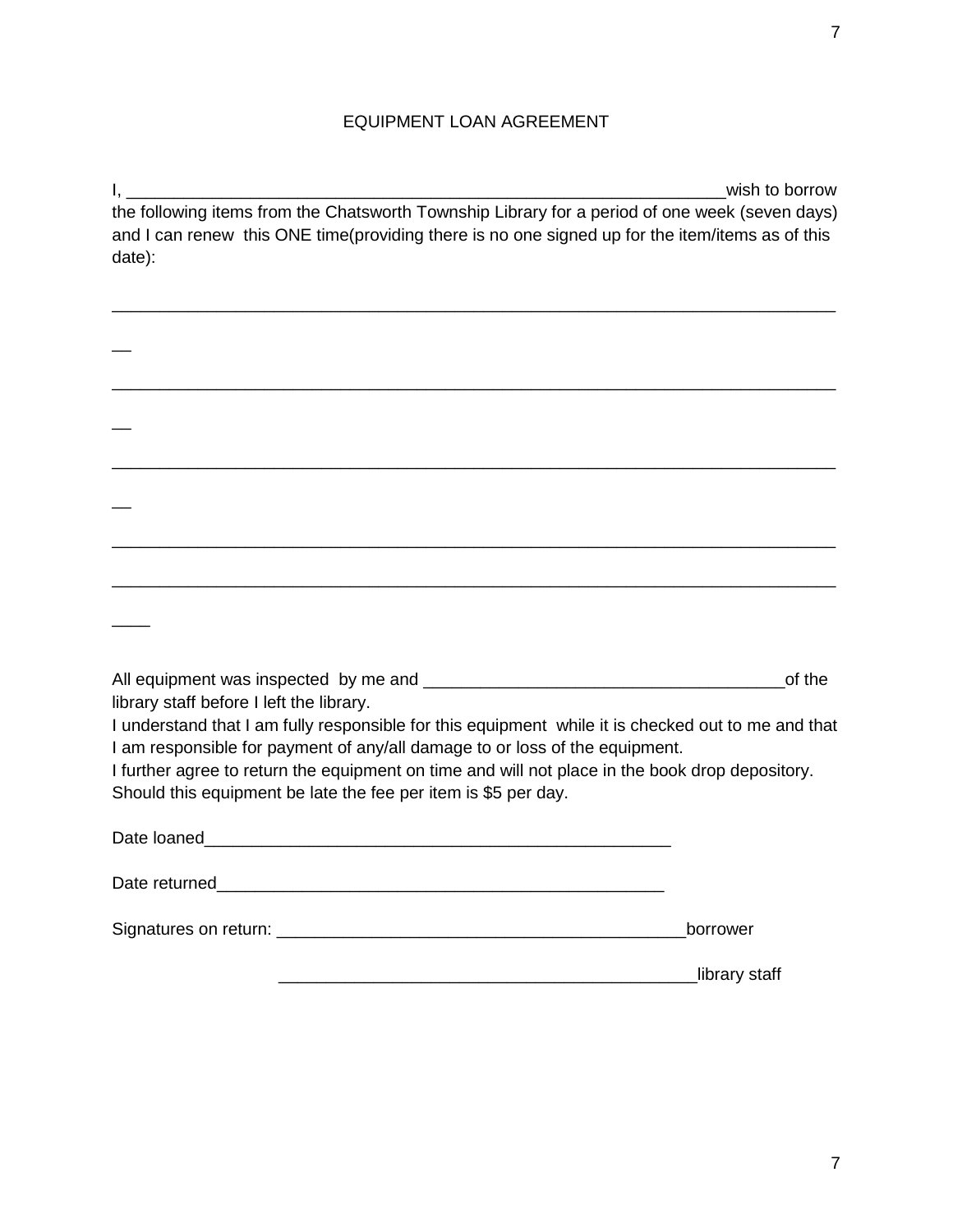### Chatsworth Township Library Gift Ban Policy

 It is the policy of the Chatsworth Township Library to comply with the state of Illinois' gift Ban Act. The solicitation and acceptance of any "gifts" from any "prohibited source are banned and prohibited for all Library employees and Library Board members."

The restrictions in the preceding section do NOT apply to the following:

- 1. Anything for which the employee pays market value or anything not used and promptly returned or given to an appropriate charity.
- 2. A contribution, lawfully made under the Election Code of attendance at a fundraising event sponsored by a political organization.
- 3. A gift from a relative as defined in the act.
- 4. Anything provided by an individual on the basis of personal friendship, unless there is reason to believe that under the circumstances the gift was provided because of the employee's position and not because of personal friendship.
- 5. A commercially reasonable loan evidenced in writing with repayment due by a date certain made in the course of the lender's business.
- 6. Intra-office and interoffice gifts meaning any gifts from an employee of the library to an employee of the Library.
- 7. Food, refreshments, lodging, transportation and other benefits resulting from outside business or employee activities if they have not been enhanced by the position of with the Library and are customarily provided to others in similar circumstances.
- 8. Pension and other benefits resulting from continued participation in an employee welfare and benefits plan maintained by a former employer.
- 9. Information materials sent to the employee in the form of books, articles, periodicals, other written materials, audio tapes, video tapes, or other forms of communication.
- 10. Awards or prizes that are given to competitors in contests or events open to the public, including random drawings.
- 11. Training including food and refreshments furnished to all attendees as an integral part of the training if the training is in the interest of the Library.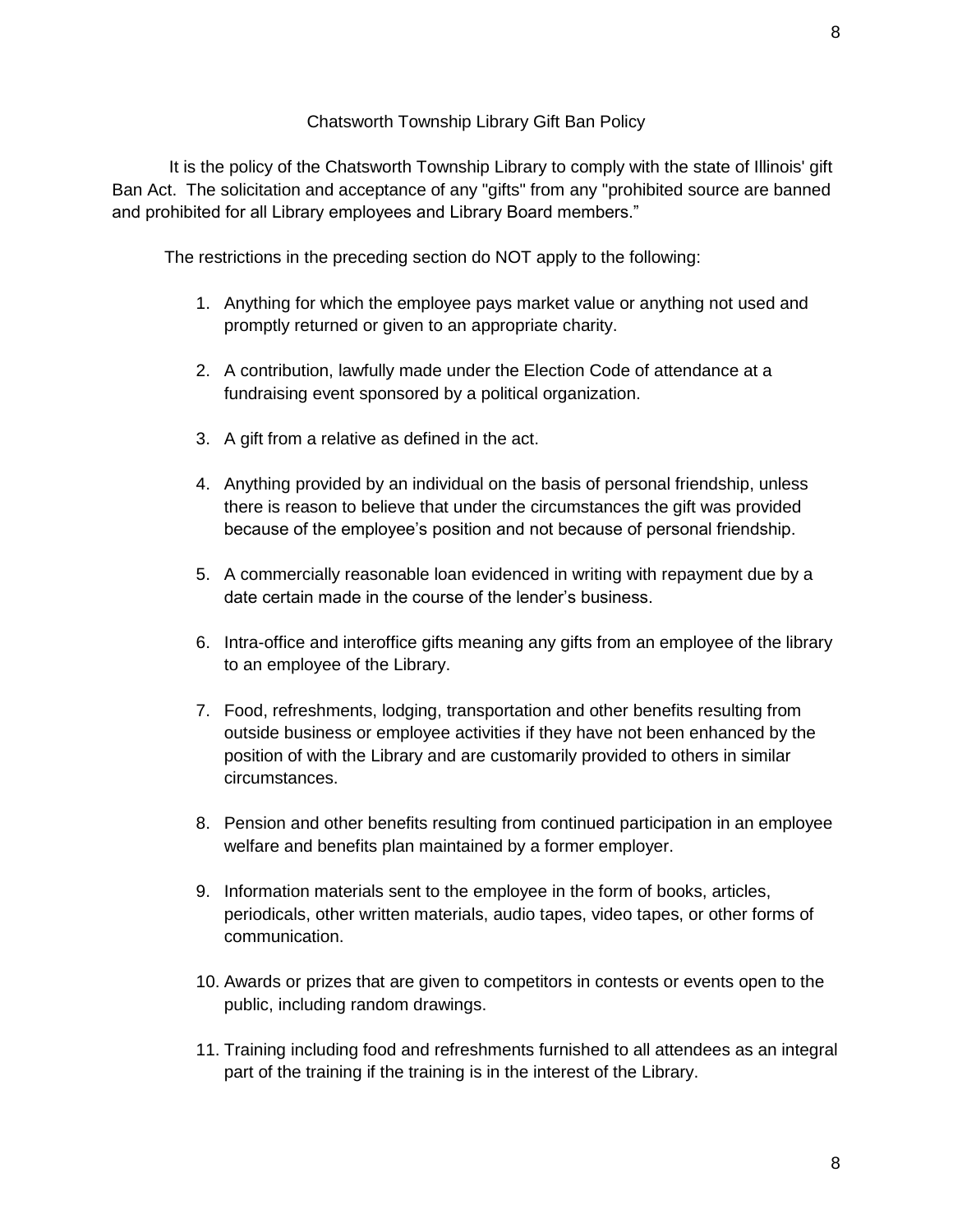- 12. Educational missions including meetings with governmental officials intended to educate them on matters of public policy.
- 13. Bequests, inheritances and other transfers at death.
- 14. Anything that is paid for by the Federal Government, the State or the Library or secured by the Government under a Government contract.
- 15. A gift of personal hospitality of an individual other than a registered lobbyist of foreign principal including hospitality extended for a non business purpose by an individual at their personal residence of facilities owned by that individual or the individual's family.
- 16. An item of nominal value such as a greeting card, baseball cap or T-shirt.
- 17. Donations of products from an Illinois company that are intended primarily for promotional purposes and are of nominal value.
- 18. Golf or tennis, food or refreshments of nominal value and catered food or refreshments, meals or beverages consumed on the premises from which they were purchased.
- 19. A plaque, trophy or other item that is substantially commemorative in nature and that is extended for presentation.
- 20. Opportunities and benefits that are available to the public of to all employees.

#### ENFORCEMENT:

 Any employee who violates this policy shall be subject to termination or other discipline, including but not limited to suspension (with or without compensation) of employment for a stated term, a requirement to reimburse, return or turnover of any prohibited gift as directed by the **Board of Trustees.**

### **ETHICS OFFICER:**

 **The President of the Board of Trustees shall designate an Ethics Officer for the Library who shall review Statements of Economic Interests and disclosure forms for members, officers and employees in the in interpretation and implementation of the State Gift Ban Act.**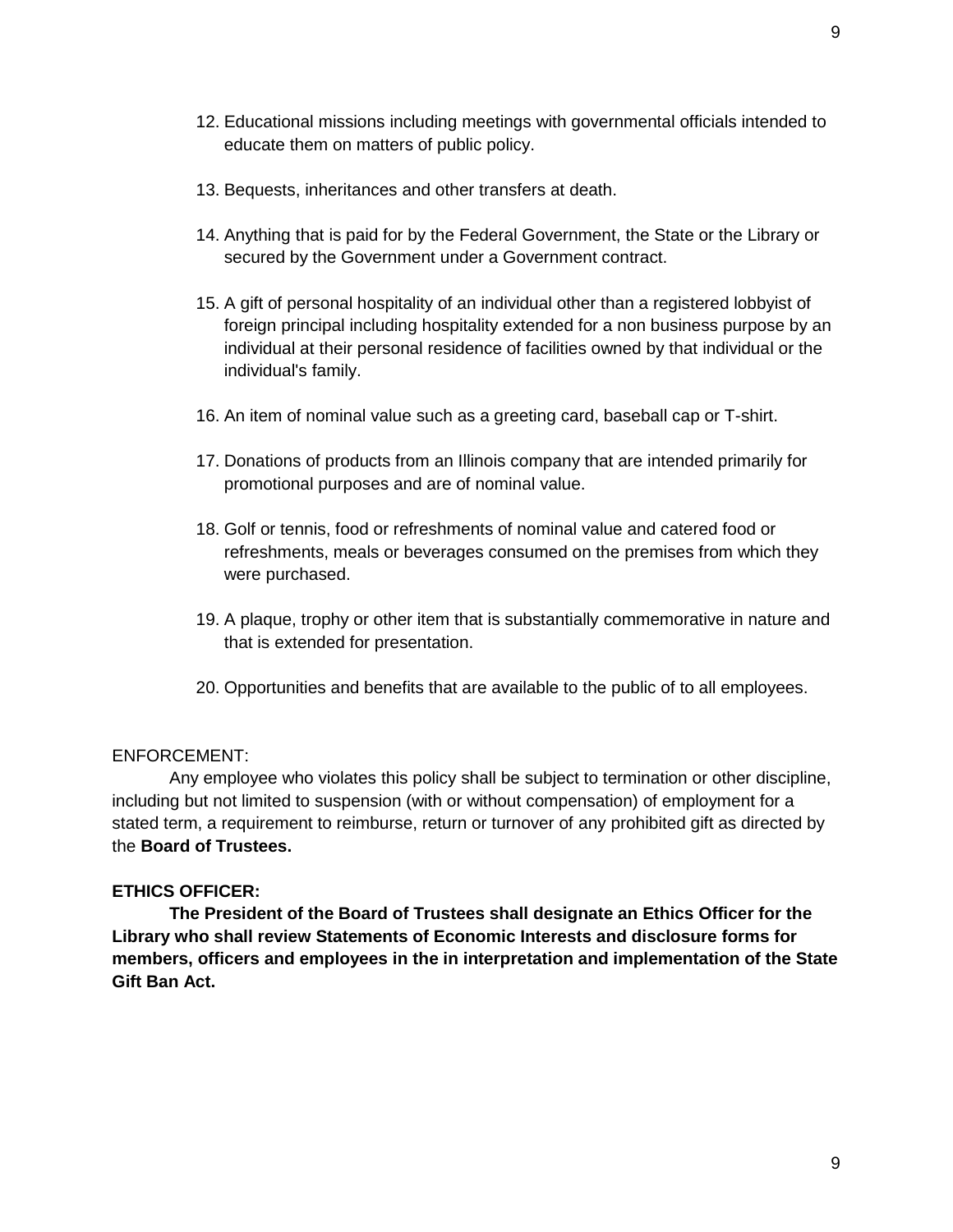### INVESTMENT POLICY/BUDGET AND FINANCIAL POLICY

PURPOSE: The purpose of this policy is to outline the responsibilities, general objectives, and specific guidelines for management of public funds by the Chatsworth Township Library.

RESPONSIBILITIES: All investment policies and procedures of the Chatsworth Township Library will be in accordance with Illinois law. The authority of the Library Board of Library Trustees to control and invest public funds is defined in the Illinois Public Funds Investment Act and the investments permitted are described therein. Administration and execution of these policies are the responsibility of the treasurer, and by designation, the Library Director acting under the authority of the Library Board of Trustees. Investments, fund balances, and the status of such accounts will be reported at each regularly scheduled meeting of the Library Board.

OBJECTIVES: In selecting financial institutions and investment instruments to be used, the following general objectives should be considered:

- 1. Safety
- 2. Maintenance of sufficient liquidity to meet current obligations
- 3. Return on investment
- 4. Simplicity of management

GUIDELINES: The following guidelines should be used to meet the general investment objectives:

- A. Safety
	- 1. Investments will be made only in securities guaranteed by the U.S. government, or in FDIC or FSLIC insured institutions. Deposit accounts in banks or savings and loan institutions will not exceed the amount insured by the FCIC of FSIC coverage.
	- 2. Authorized investments include and will primarily consist of Certificates of deposit, Treasury Bills, and other securities guaranteed by the U.S. Government, participation in the State of Illinois Public Treasurer's Investment Pool, and any other investments allowed under State law that satisfy the investment objectives of the library district.
- B. Maintenance of sufficient liquidity to meet current obligations

In general, investments should be managed to meet liquidity needs for the current month plus one additional month (based on forecasted needs).

### C. Return on investment

Within the constraints of Illinois law and this investment policy, every effort should be made to maximize return on investments made. All available funds will be placed in investments or kept in interest bearing deposit accounts at all times.

D. Simplicity of management

The time required by library administrative staff to manage investments shall be kept to a minimum.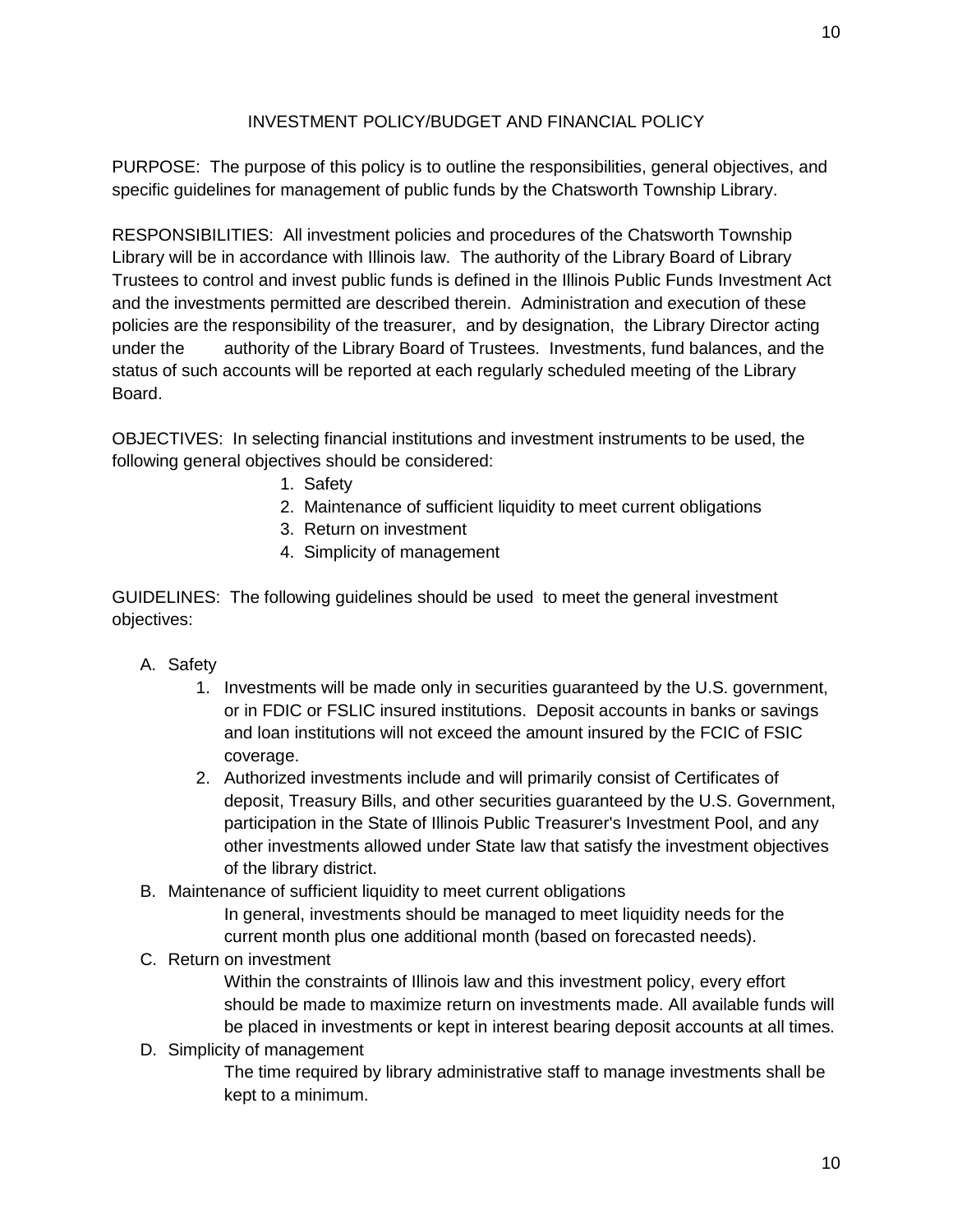### LIBRARY RECORDS CONFIDENTIALITY POLICY

I. Registration and Circulation Records

A. The registration and circulation records of the library are confidential information. Except pursuant to a court order, no person shall publish or make any information contained in such records available to the public.

B. This does not prevent the library from publishing or making available to the public reasonable statistical reports regarding library registration and book circulation where those reports are presented so that no individual is identified therein.

C. For the purpose of this section, library means the Chatsworth Township Library, registration records includes any information the library requires a person to provide in order to become eligible to borrow books and other materials and circulation records includes all information identifying the individual borrowing particular books or materials.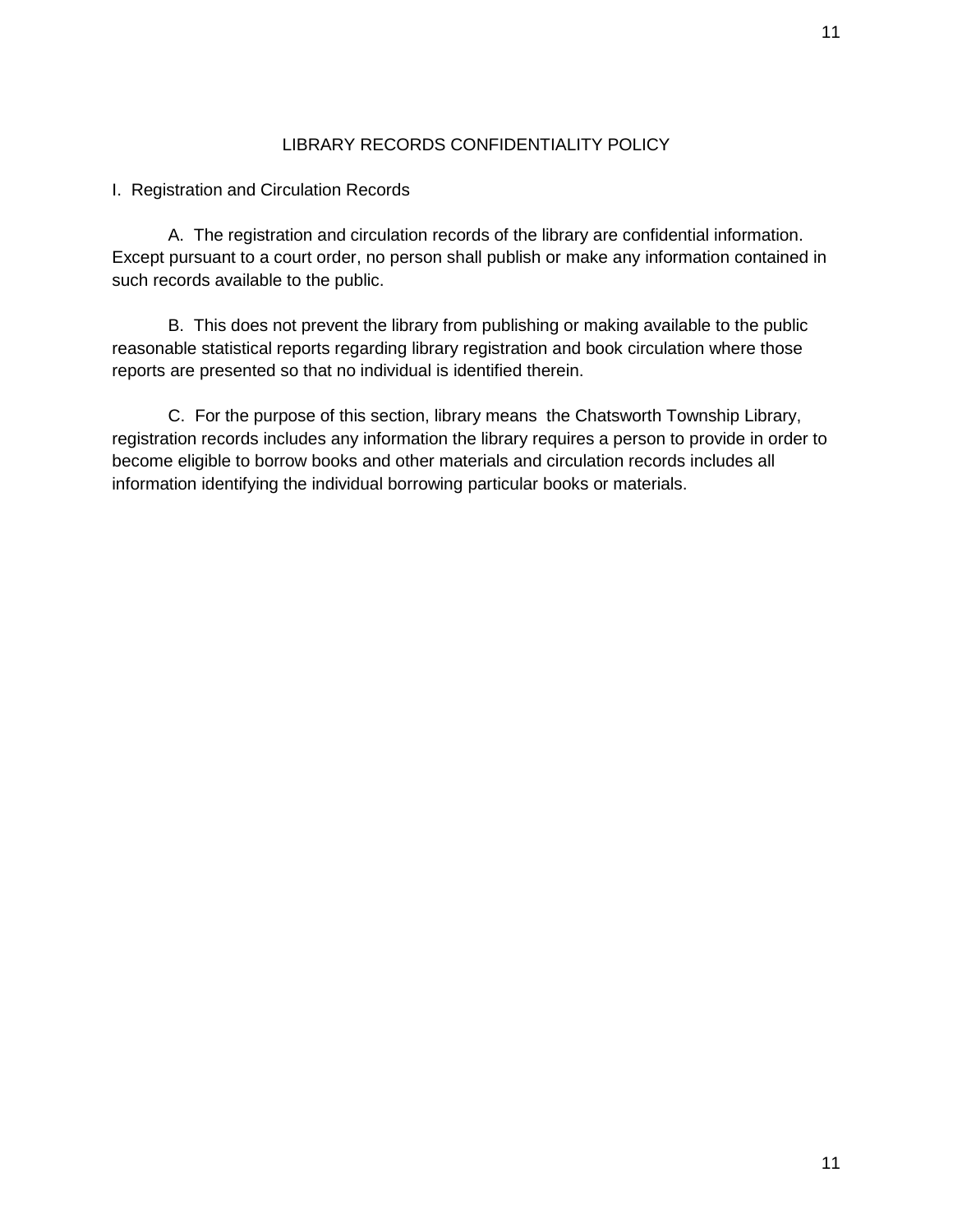### Reference Policy

To best serve the patrons of the Chatsworth Township Library in terms of their need for reference materials it is understood that:

- 1. All basic services are available when the library is open. Basic services are understood to be circulation, reference, reader's advisory and computer/Internet access.
- 2. The library is participates in interlibrary loan and resource sharing to help provide accurate and timely reference service.
- 3. The library is aware of the importance of accuracy in reference services and relies on information sources of demonstrated currency and authority.
- 4. The library provides easy access to accurate and up-to-date community information.
- 5. The library provides current issues of at least one local newspaper and retains hard copies for a minimum of two months.
- 6. The library provides access to local ordinances or codes.
- 7. The library provides local and state maps.
- 8. The library strives to provide access to the minutes of local government meetings.
- 9. The library provides voter information.
- 10. The library provides information about local history and events.
- 11. The library provides telephone directories for the local calling area and will assist patrons in locating information from other area phone directories.
- 12. The library accepts and responds to reference related requests received by email and other electronic media.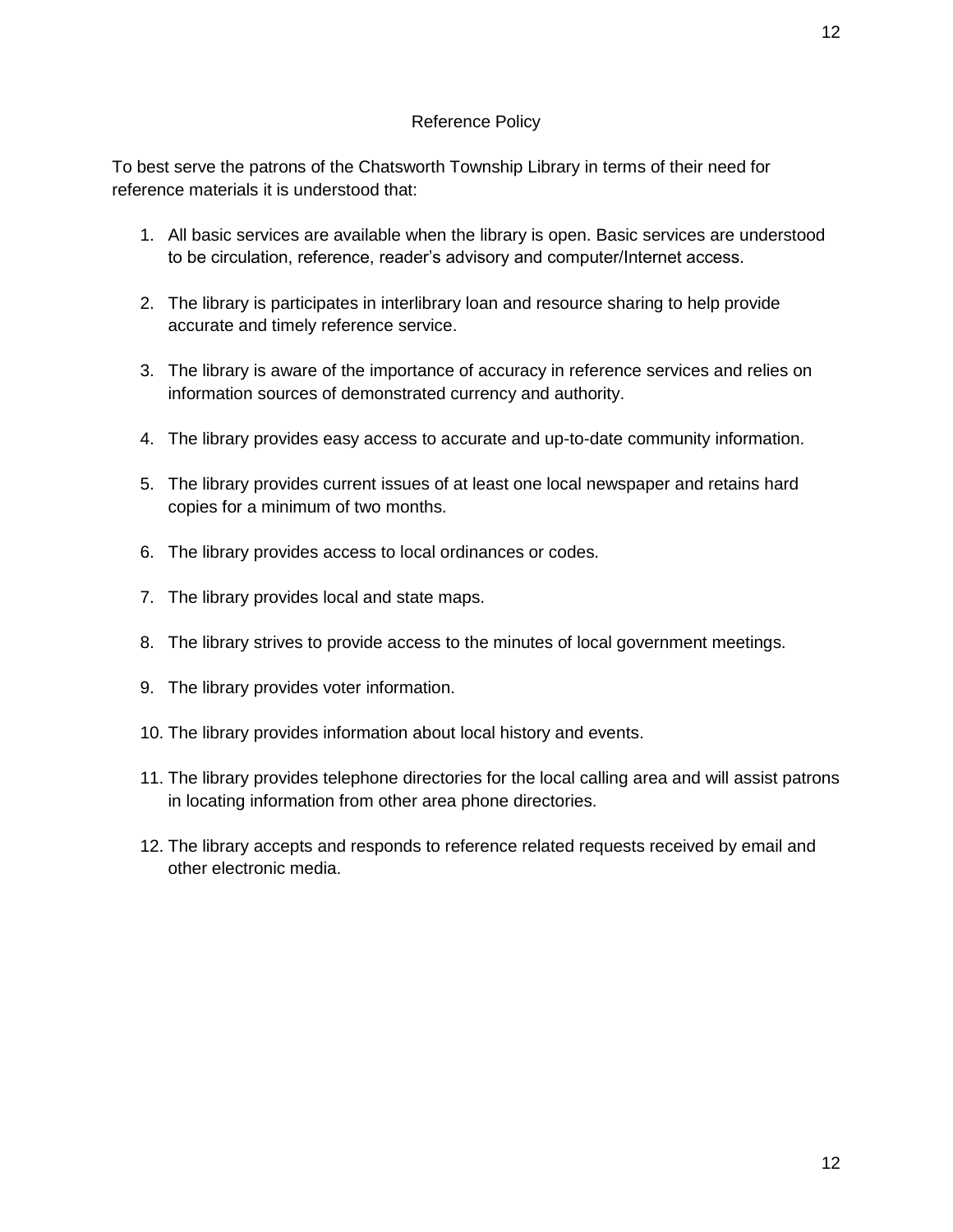13

# SEXUAL HARASSMENT POLICY

 The Chatsworth Township Library opposes sexual harassment in any form. Sexual harassment is against Library policy and is a violation of Title VII of the Civil Rights Act of 1964 and the Illinois Human Rights Act as amended in 1993. It is also unlawful to retaliate against a person who has lodged a sexuakl harassment complaint.

# A. WORK ENVIRONMENT

It is the policy of the board that all employees have a right to work in an environment free of sexual harassment. Sexual harassment in the workplace includes unwelcome sexual advances, request for sexual favors, and other verbal or physical conduct of a sexual nature when:

- 1. Submission to such conduct is made, either explicitly or implicitly, a term or condition of employment.
- 2. Submission to or rejection of such conduct by an individual is used as the basis for employment decisions affecting such individual or
- 3. Such conduct has the purpose or effect of substantially interfering with the individual's work performance or creating an intimidating, hostile, or offensive work environment.

Any employee who believes that he or she is being subjected to sexual harassment is urged to immediately report such conduct to the Director in accordance with the sexual harassment reporting procedure.

# B. LIBRARY EMPLOYEE/PATRON RELATIONSHIP

The Board affirms its commitment to ensuring an environment for all patrons free of sexual harassment. The Board views sexual harassment of patrons by Library employees as an abuse of authority and, such harassment will not be tolerated.

Sexual harassment of a patron by a Library employee means:

- 1. Any sexual advance by an employee toward a patron.
- 2. Any request by an employee to a patron for sexual favors.
- 3. Any acceptance by an employee of sexual advance or request for sexual favors from a patron.
- 4. Any conduct of a sexual nature by an employee directed toward a patron when the patron's submission to or rejection of such conduct is either explicitly or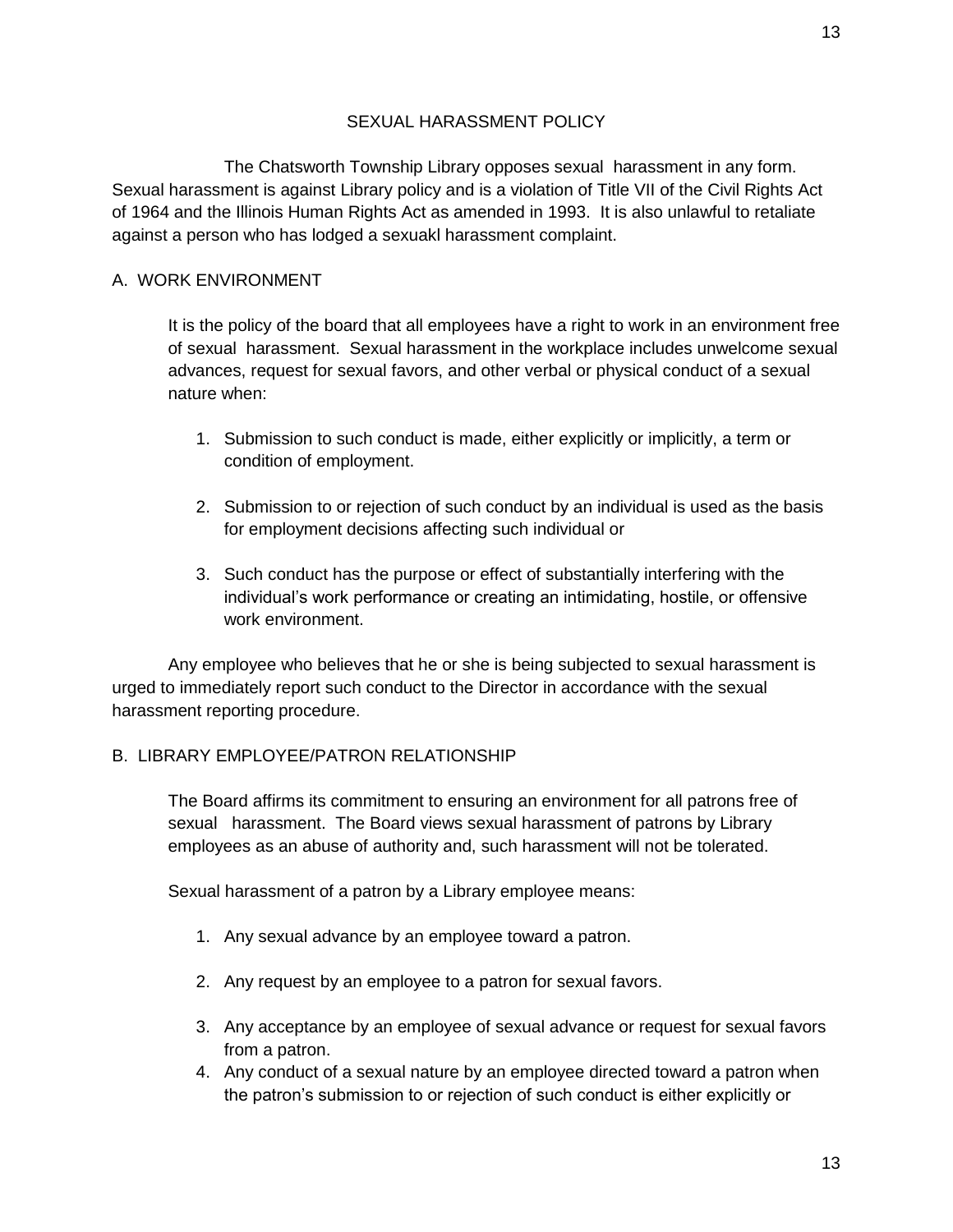implicitly a term or condition of a patron's participation in any library sponsored activity or such conduct has the purpose or effect on a patron of reasonable sensibilities, of creating an intimidating, hostile, or offensive library environment for the patron.

Any patron who suspects that he/she has encountered sexual harassment should report the incident to the director or, if not immediately available, to the director as soon as possible. Any employee who witnesses or has knowledge of sexual harassment by a Library employee against a patron shall immediately report it to the director or to the president of the Board of Library Trustees.

### C. EXAMPLES

Sexual harassment prohibited by this policy includes verbal, non-verbal, or physical contact. The terms "intimidating," "hostile," or "offensive" as used above include conduct which has the effect of humiliation, embarrassment, or discomfort.

Examples of verbal sexual harassment include: explicit sexual propositions, sexual innuendo, suggestive comments, foul or obscene language, insults of a sexual nature, and humor or jokes about sex or gender-specific traits.

Examples of non-verbal sexual harassment include: suggestions or insulting sounds, leering, whistling, obscene gestures, display of foul or obscene printed or visual material.

Examples of physical sexual harassment include: sexual touching, patting or pinching of a sexual nature, intentionally brushing the body, coerced sexual intercourse and sexual assault.

### D. DUTY TO REPORT SEXUAL HARASSMENT BY PATRONS TO FELLOW PATRONS

All library employees have the affirmative duty to report incidents of sexual harassment perpetrated by patrons upon fellow patrons, whether witnessed firsthand or reported to them. Such incidents must be reported to the director or to the president of the Library Board of Trustees.

### E. RETALIATION

It is a violation of this policy to retaliate or to take reprisal in any way against anyone who has articulated any concern about sexual harassment or discrimination against the person raising the concern or against another individual.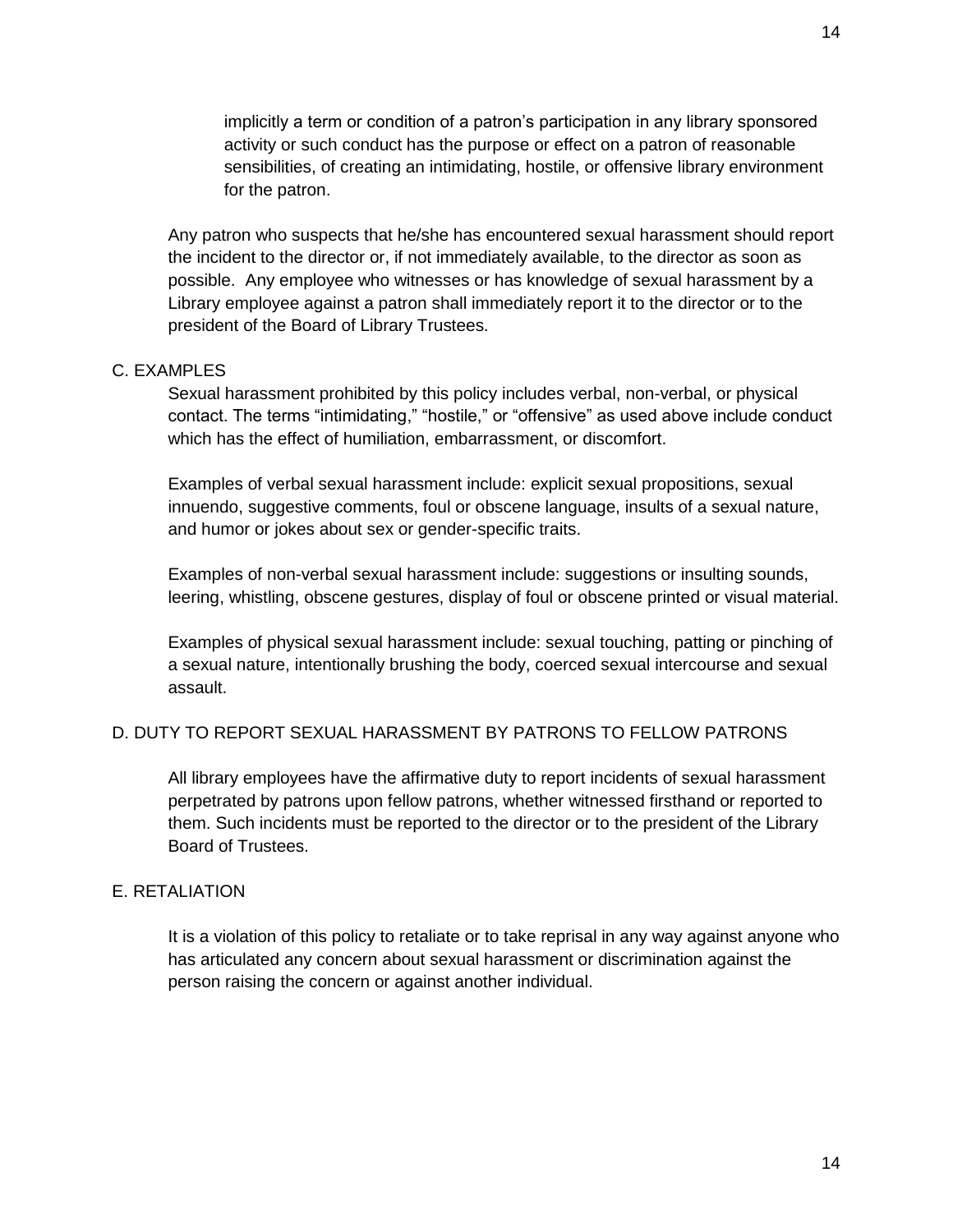### F. SEXUAL HARASSMENT REPORTING PROCEDURE

The following procedure shall be sued by any patron or employee who suspects that he or she has been subjected to sexual harassment.

Step 1:

A. Reporting by Patrons

Any patron who suspects that he or she is the victim of sexual harassment by a Library employee or a fellow patron is to report it to the director as soon as possible.

B. Reporting by Employees

A complaint by a Library employee that sexual harassment has occurred shall first be presented to either the director or to the president of the Board of Library Trustees.

# Step 2:

If the alleged perpetrator of sexual harassment is a Library patron, normal disciplinary procedures should be followed. In all other cases, the director shall meet with the complainant within three days of receiving the complaint to discuss the allegations. If the complainant chooses to have a representative. Then the director may also have a representative; such meeting shall be informal. The director shall issue a written decision within five days of the meeting.

### Step 3:

If the complainant is not satisfied with the director's decision, within five days of the date of that decision, an appeal may be taken to the Board President or his/her designee.

The appeal shall be in writing and shall state the reasons for appealing the director's decision. Within 5 days of receiving the appeal, the Board President (or designee) shall meet with the complainant, any representatives, and the director to resolve the matter. The Board President (or designee) shall issue a written decision within ten days of this meeting. Any employee found to have sexually harassed a patron or another employee, or retaliated against a patron or employee who alleges sexual harassment will be subject to discipline up to and including full discharge.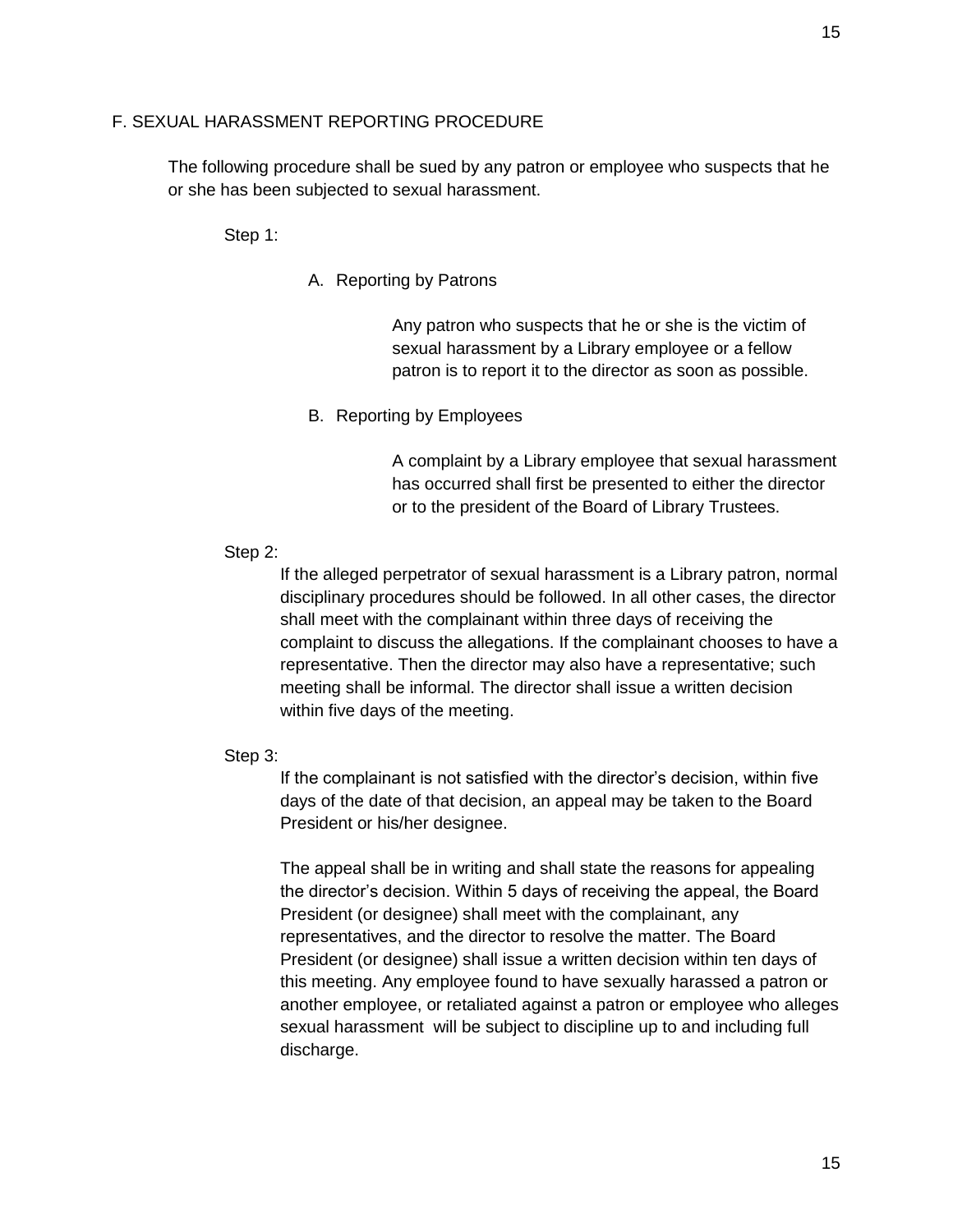Step 4:

**If the complainant is not satisfied with the Board President's (or designee) decision, then within ten days, an appeal of that decision may be made to the entire Board of Library Trustees. Such an appeal shall be instituted by filing with the Secretary of the Board a statement setting forth the reasons for the appeal. Within twenty days of receiving the appeal, the Board or a committee thereof shall meet with the complainant, the director, and any representatives to discuss the allegations of harassment. The hearing with the Board shall be informal, however, the complainant and the administration may present evidence, call, and cross-examine witnesses. The Board may ask questions of the complainant, the administration and any witnesses. The rules of evidence shall not apply, however, hearsay evidence shall not be present for proof of any ultimate facts.**

**Within ten days after the hearing the Board shall issue its written decision.** 

**All hearings shall be held in private and at times of convenience for the parties. In the event that the person designated to hear a complaint is the alleged offender, then the employee may immediately move to the next step of the procedure. At any step, the person hearing the complaint may conduct or direct such investigation as they deem appropriate, including obtaining a response from the alleged offender. There shall be no harassment or retaliation by any person involved in the process for any reason.**

G. LEGAL RECOURSE, INVESTIGATIVE, AND COMPLAINT PROCESS AVAILABLE THROUGH THE ILLINOIS DEPARTMENT OF HUMAN RIGHTS AND HUMAN RIGHTS **COMMISSION** 

Any Library Patron or employee may also use the legal recourse, investigative, and complaint process through the Illinois Department of Human Rights and Human Rights Commission. The address and telephone number is:

> Illinois Department of Human Rights 222 S College Room 101A Springfield, IL 62700 1-217-785-62700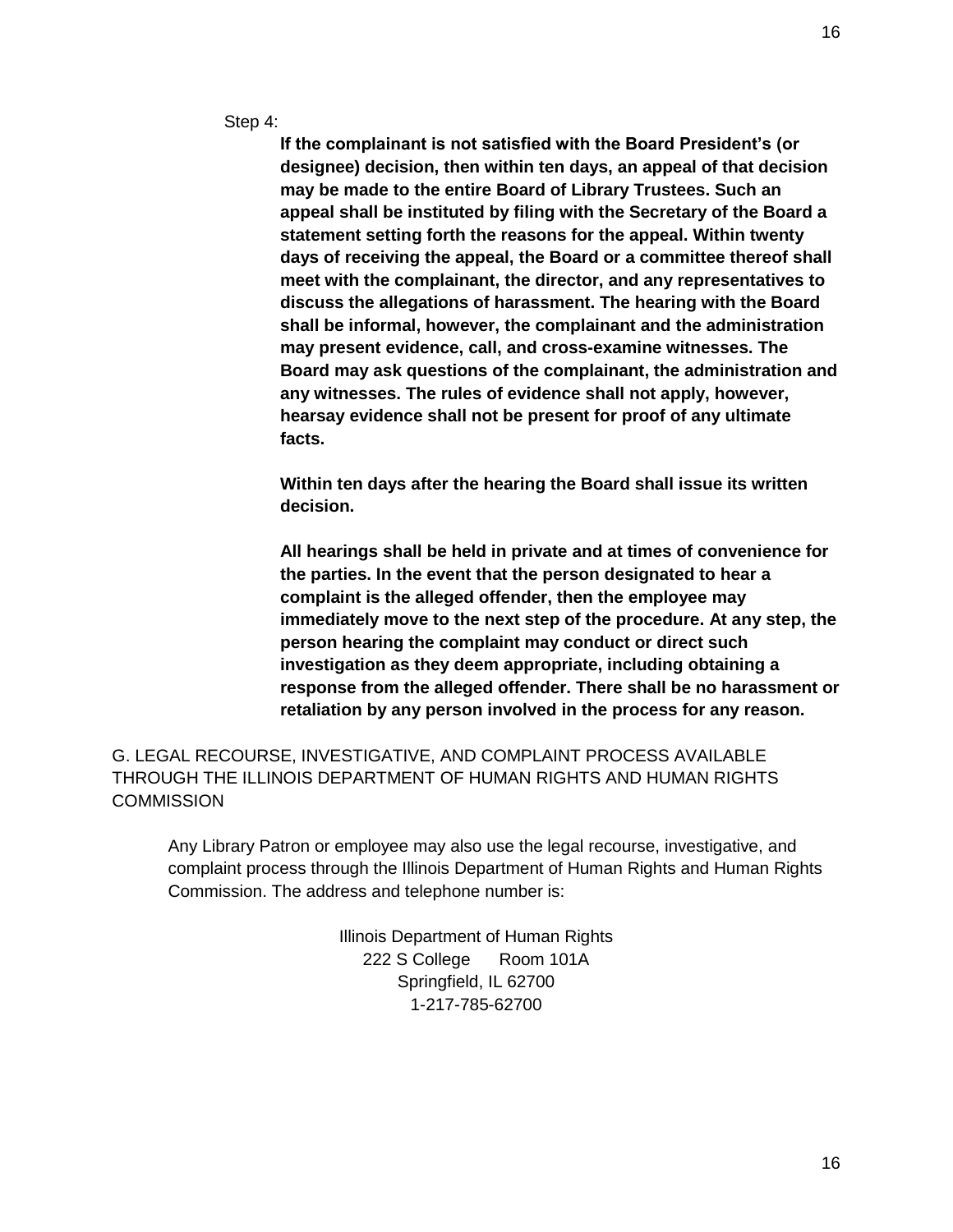### WEEDING POLICY AND PROCEDURES

### 1. POLICY OVERVIEW

Weeding the collection is a as vital to the health of the library as adding new titles. Each item, through its quality, reliability, current usefulness and appearance must earn its place on the shelf, and contribute to the reliability, reputation, and attractiveness of the Library. Systematic weeding is an integral part of book selection, pointing out the weaknesses of the collection.

### 2. RESPONSIBILITY FOR THE COLLECTION

Final authority for the determination of the policies in this document are vested in the library's **Board of trustees. They have delegated the responsibility of implementing this policy to the Library Director. The Library Director may delegate to specific staff members the responsibility for withdrawal of materials in certain specific areas, but recommendations of these staff members are always subject to review by the Director.**

**It is the function of librarians to select and to withdraw library materials and to advise on their use. Recognizing that sensitivity to the needs and interests of the community is essential to the development of library collections, the director and staff welcome advice and suggestions from the community, trustees and authorities in various fields. Librarians, however, are responsible for judging the needs of their collection and community, and they must make the final choices.**

**Weeding should be done without bias by individuals, whose personal preferences or interests will not dominate their work. Librarians are expected to include in the collection, when available, materials that reflect all sides of controversial questions.**

### **3. WEEDING CRITERIA**

### **A. General Considerations**

**Every title requires individual judgment. Each book is considered from the standpoint of its value to the community as well as in relation to other books on the shelf. Materials are candidates for weeding it they are factually inaccurate, worn or damaged and beyond mending or rebinding, superseded by a truly new edition or a much better book on the subject, of no discernible literary or scientific merit, unused, and/or are irrelevant to the needs or interests of the Chatsworth community. Duplicate titles no longer in demand should be withdrawn. The availability of materials through the interlibrary loan network allows books of limited appeal to be weeded and space given to more useful material.**

**B. General Guidelines**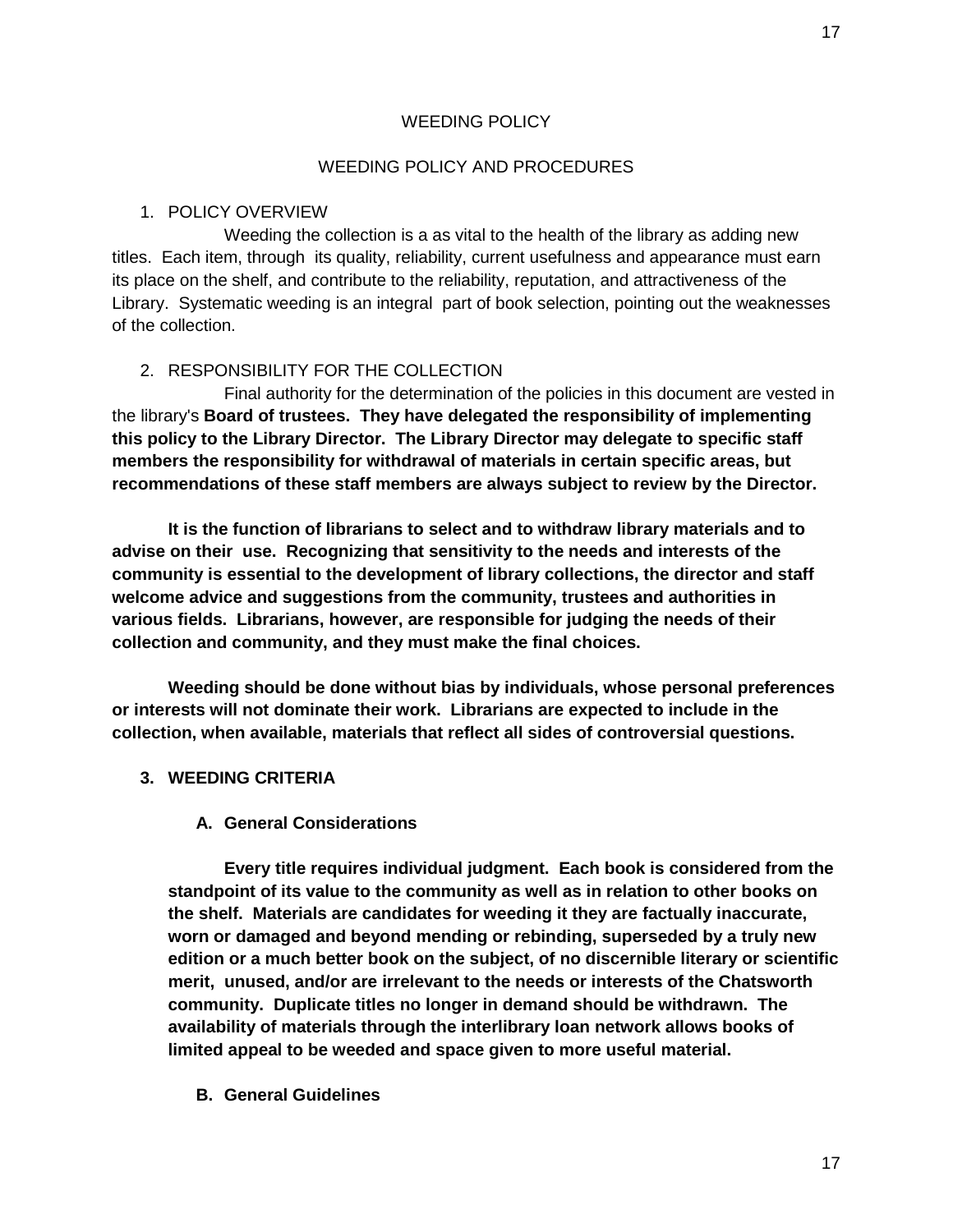**The following sections, roughly divided by Dewey Classifications, will show a specific coding in the form of a ratio. These formulas are intended as broad guidelines, only, and the director and staff recognize there will be many exceptions to these "rules." The first number refers to the age of the material, or the number of years since the latest copyright date. The second number refers to the maximum number of years without usage. An "X" in the place of a number indicates that no clear default number of years is applicable.**

# **000 (General) : Encyclopedias 5/X**

**The shelf-life for materials in this range is generally good for about five years, unless they are specialized and very dated items, like almanacs and computer guides, which are good for two years.**

 **100 (Philosophy and Psychology) : 10/5**

**The collection should keep abreast of popular topics in psychology. The value of philosophy is determined mainly by use.**

# **200 (Religion and Mythology: 10/5**

**The collection should have something up-to-date on each religion represented in the Chatsworth area, provided such materials are available. Generally the shelf-life for items in this range is ten years except for areas of rapid change.**

# **300 (Social Sciences) : 10/3**

**Books on government and economics should be replaced by new editions as available. Unless they have an historical approach they are of little use after ten years. Books on finance, opportunities for wage earners, college guides, educational testing are outdated sooner. Books on customs and etiquette may have a longer shelf life depending on whether the subject matter is consistent with current ideas. Books on folklore may be kept well beyond ten years, depending on condition.**

# **400 (Linguistics and language) : 10/5**

**Need only stock dictionaries and grammar instruction for languages being (or likely to be) studied or spoken in Chatsworth.**

# **500 (Pure Sciences) : 10/3**

**Mathematics, general biology, natural history and botany have a shelf-life of ten years, but other sciences may be dated much sooner as new research supersedes earlier data.**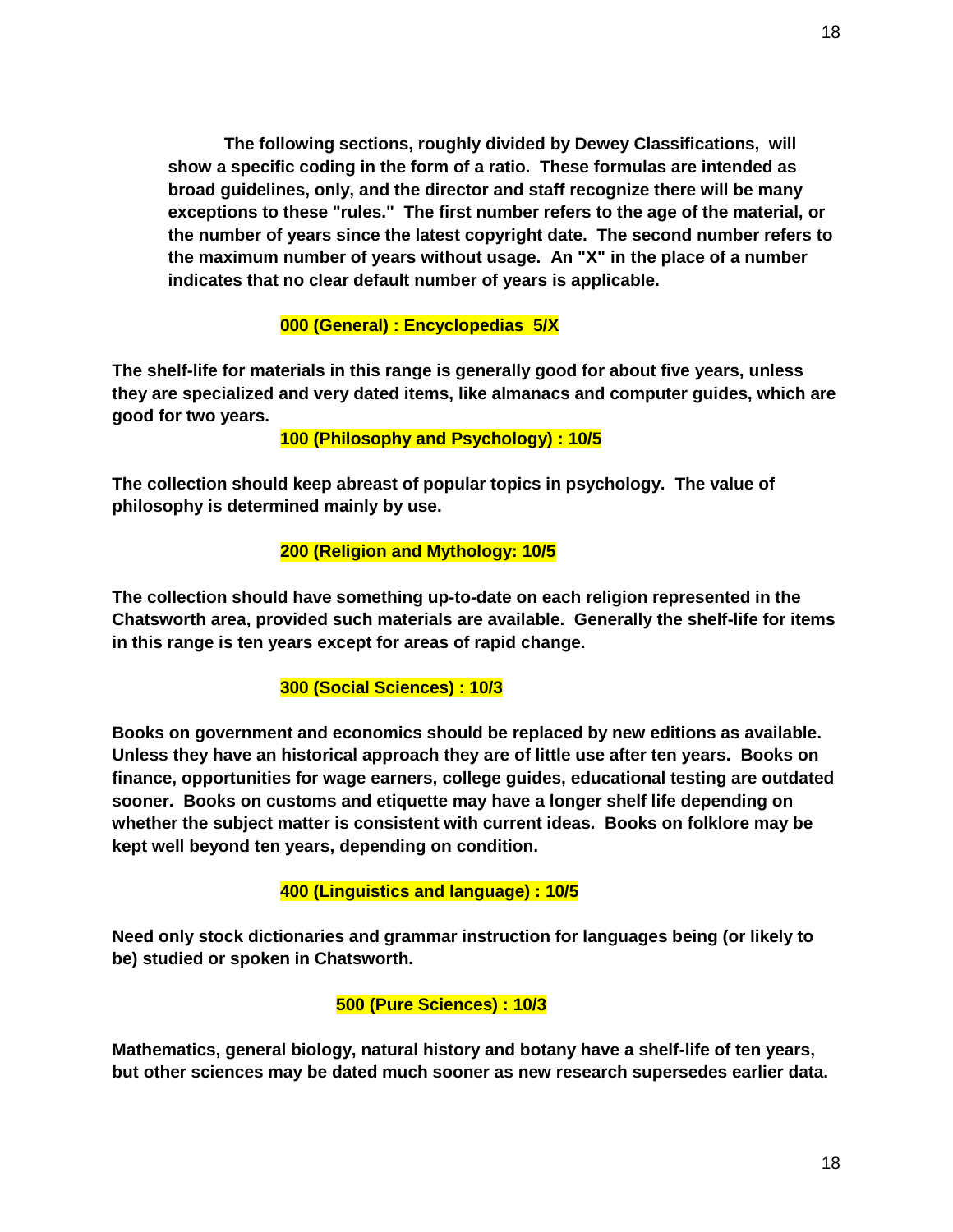**Basic works of significant historical or literary value, such as Darwin's Origin of Species should be kept indefinitely.**

# **600 (Applied Sciences and Technology) : 7/3**

**Technology is making such rapid advances that material over sevn years old should be viewed with suspicion with obvious exceptions. Repair manuals for older cars and appliances should be retained as long as such items are generally used in Chatsworth. Books on clocks guns, and toys may be kept beyond ten years since items are often collectable, Cookbooks, unless unused, also enjoy a much longer shelf life. Books on medicine (except anatomy and physiology) and home economics become dated much sooner as style and technique change rapidly.**

# **700 (Arts and Recreation) :**

**This range generally enjoys a relatively long shelf life, and most items may be kept, especially histories of art and music, until worn and unattractive. Books on crafts (X/3) may be retained if they contain basic technique and are well illustrated. Books on photography (7/3) should be checked for outdated technique and equipment. Books on sports (7/3) should be weeded if they deal with personalities no longer of interest.**

# **800 (Literature): (X/X)**

**Keep basic materials, especially criticism of classic writers. Discard works of writers no longer read or discussed in literary histories (such as poetry, drama, essays or letters). Discard minor writers no longer read in area schools, unless there is an established demand among non-students. Keep literary histories unless they are superseded by better titles.**

# **900 (History and Geography) : 15/3**

**Books on history generally enjoy a longer shelf life than most of the collection. The main factors include demand, accuracy of facts, and fairness of interpretation. Personal narratives and war memoirs of WW II, the Korean War, and the Indochina wars may be weeded in favor of broader histories of these conflicts, unless the author is a local person, or the book is cited in a bibliography as outstanding in style or insight. Dated viewpoints should be discarded. Books on travel (4/2) become dated much more rapidly, however personal narratives of travel (10/3) enjoy a somewhat longer shelf life, especially if they are of high literary or historical value. All local material and accounts in which local people have participated should be kept.**

# **Biography : X/3)**

**These books are shelved separately in the Children's, Young Adult and Adult collections. Unless the person treated is of permanent interest or importance, biographies may be weeded as demand stops, This applies especially to ghost written biographies of**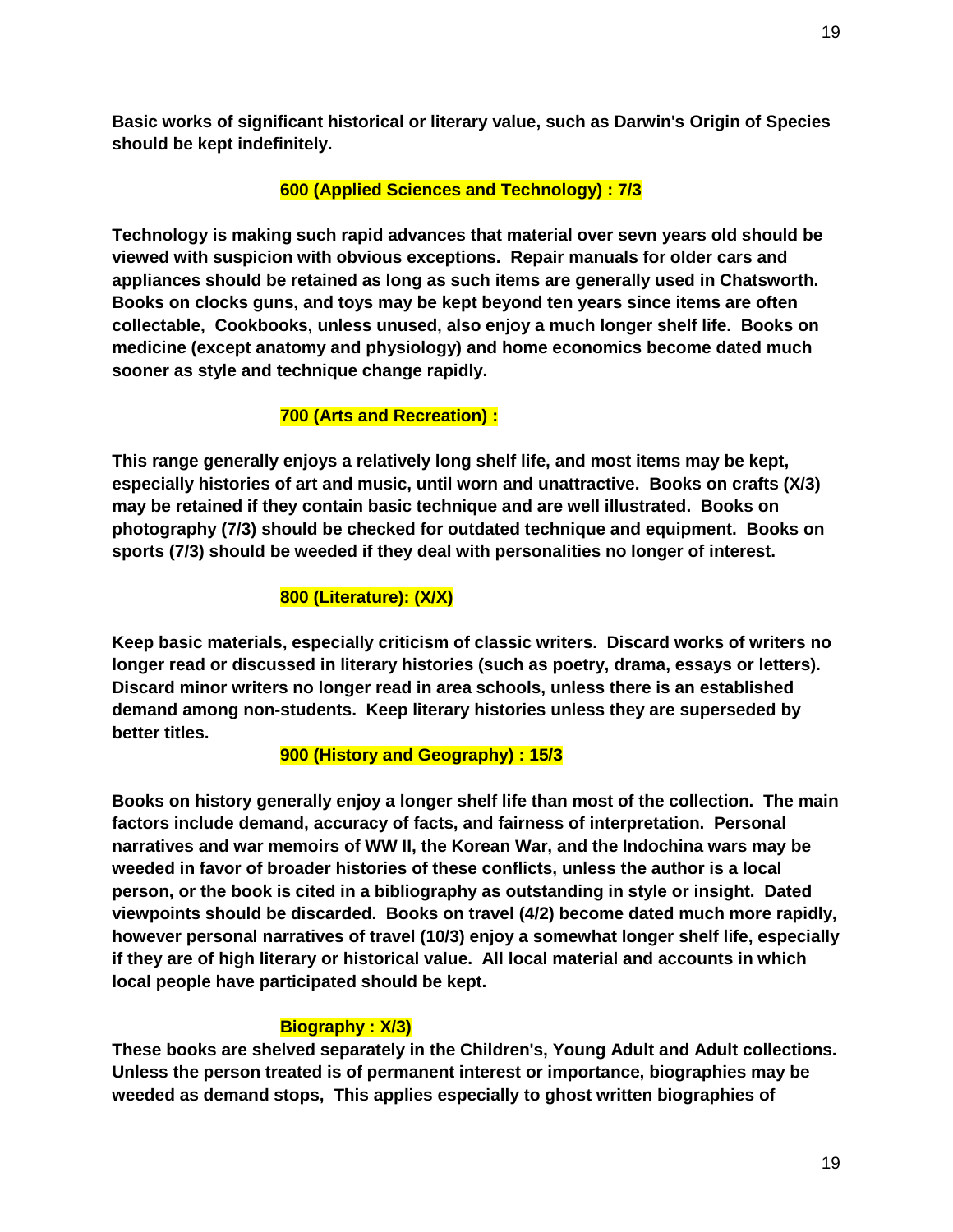**faddish celebrities. Poor quality biographies of major celebrities should be replaced with better ones if funds permit, Biographies of outstanding literary value are to be kept until worn, without regard to the subject's reputation**

# **Adult Fiction : (X/3)**

**Discard works no longer popular, especially second and third copies or old best sellers. Retain works of durable demand or high literary merit, good non-topical well written novels appealing to universal concerns will circulate for many years.**

# **Large Print : (X/3)**

# **Mass Market Paperback: (X/1)**

# **Children's Fiction : (X/3)**

**Discard books where the format and reading level are no longer appropriate to the current interest level of the book; topical fiction on dated subjects; abridged or simplified classics to be replaced by the original; second and third copies of series books no longer popular**

### **Children's Non-Fiction :**

**Use the same criteria as adult but looking especially for inaccuracy and triviality, the more common faults of over-simplified children's non-fiction.**

# **Young Adult Fiction :**

**Use the same criteria as children's fiction**

 **Young Adult Non-Fiction:**

**Use the same criteria as adult non-fiction.**

# **Periodicals : (5/X)**

**Microfilm copies of heavy demand magazines and newspapers useful for research . Because of space restrictions, back files of magazines are generally kept for no more than one year. Newspapers are generally kept for no more than several weeks. Standard news magazines should be retained for three years. National should be retained indefinitely.**

 **Local Document Repository**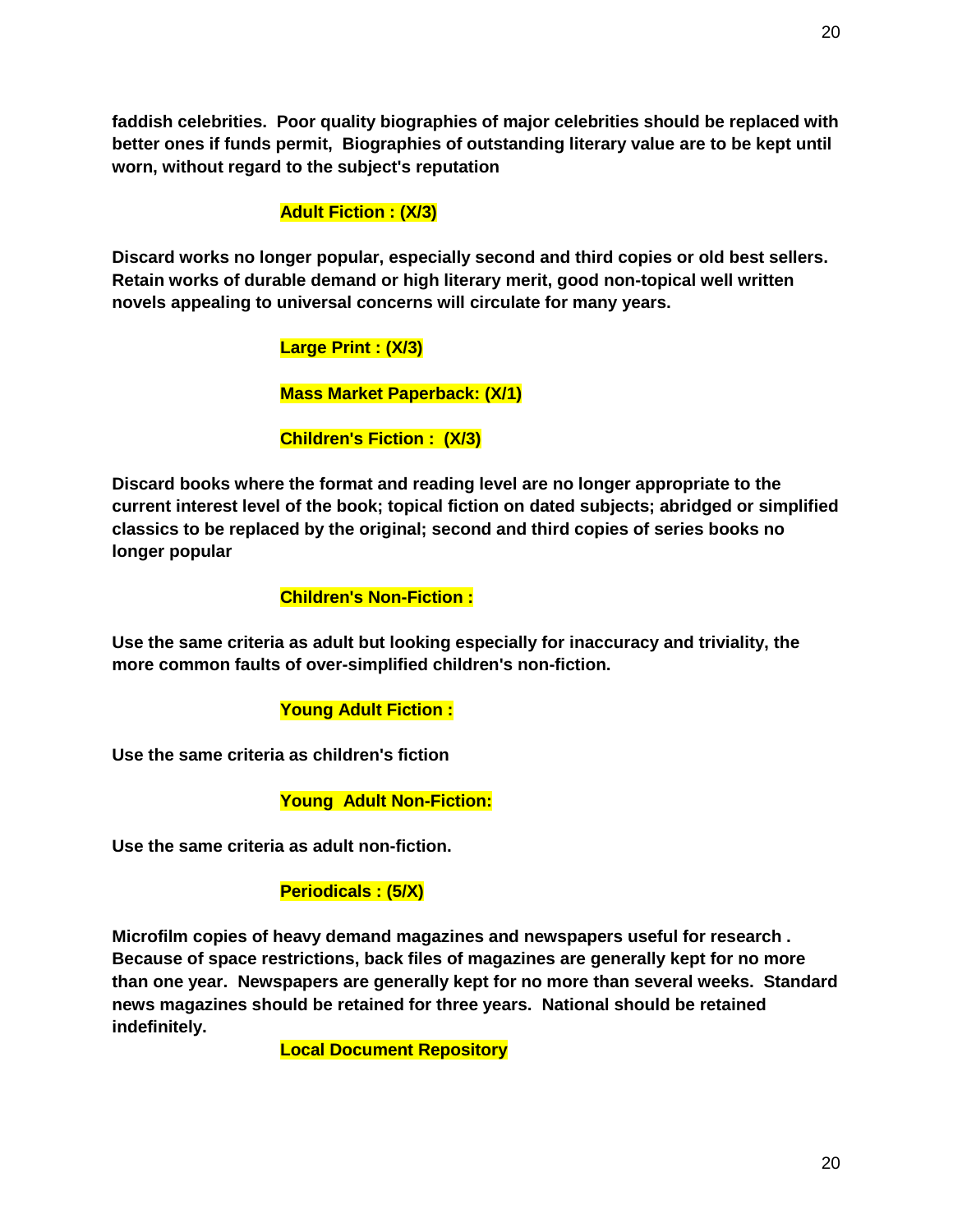**These documents by design cover issues with widely varying life spans in local interest and impact. All documents accepted for the public information repository are accepted with the understanding that the director and board of trustees will determine when these documents are no longer valuable to the library. Criteria for this decision will include the amount of use the document received, the currency and the local relevance of the issue it concerns, the available library space, and the format of the materials.**

### **Audio-Visuals : (X/3)**

**Worn out or damaged, rarely used, trivial and faddish are the general criteria taken into consideration when weeding audio-visual items.** 

**4. FREQUENCY OF WEEDING**

**Weeding should not be a major project undertaken once every several years of when there is no longer room to shelve the materials. The collection as a whole should be reviewed systematically, one section at a time, each book should be considered individually, keeping in mind the general selection criteria and the terms in the above section on weeding criteria. Some sections will require more frequent review than others. The following chart will serve as a very broad guideline for the frequency each section should be reviewed.**

| <b>DEWEY RANGE</b>    | <b>YEARS BETWEEN REVIEW</b> |
|-----------------------|-----------------------------|
| 000                   | 3                           |
| 100                   | 4                           |
| 200                   | 5                           |
| 300                   | 3                           |
| 400                   | 5                           |
| 500                   | $\mathbf 2$                 |
| 600                   | $\mathbf 2$                 |
| 700                   | 3                           |
| 800                   | 5                           |
| 900                   | 4                           |
| <b>Biography</b>      | $\mathbf{2}$                |
| <b>Fiction</b>        | $\mathbf{2}$                |
| <b>Large Print</b>    | $\mathbf{2}$                |
| <b>Paperbacks</b>     | 1                           |
| <b>Children's</b>     | $\mathbf{2}$                |
| <b>Young Adult</b>    | 3                           |
| <b>Audio-Video</b>    | 5                           |
| <b>DIODOO AI</b><br>┍ |                             |

- **5. DISPOSAL**
- **6.**

**SELL: Most books discarded from the library are sold through the periodic book sale.**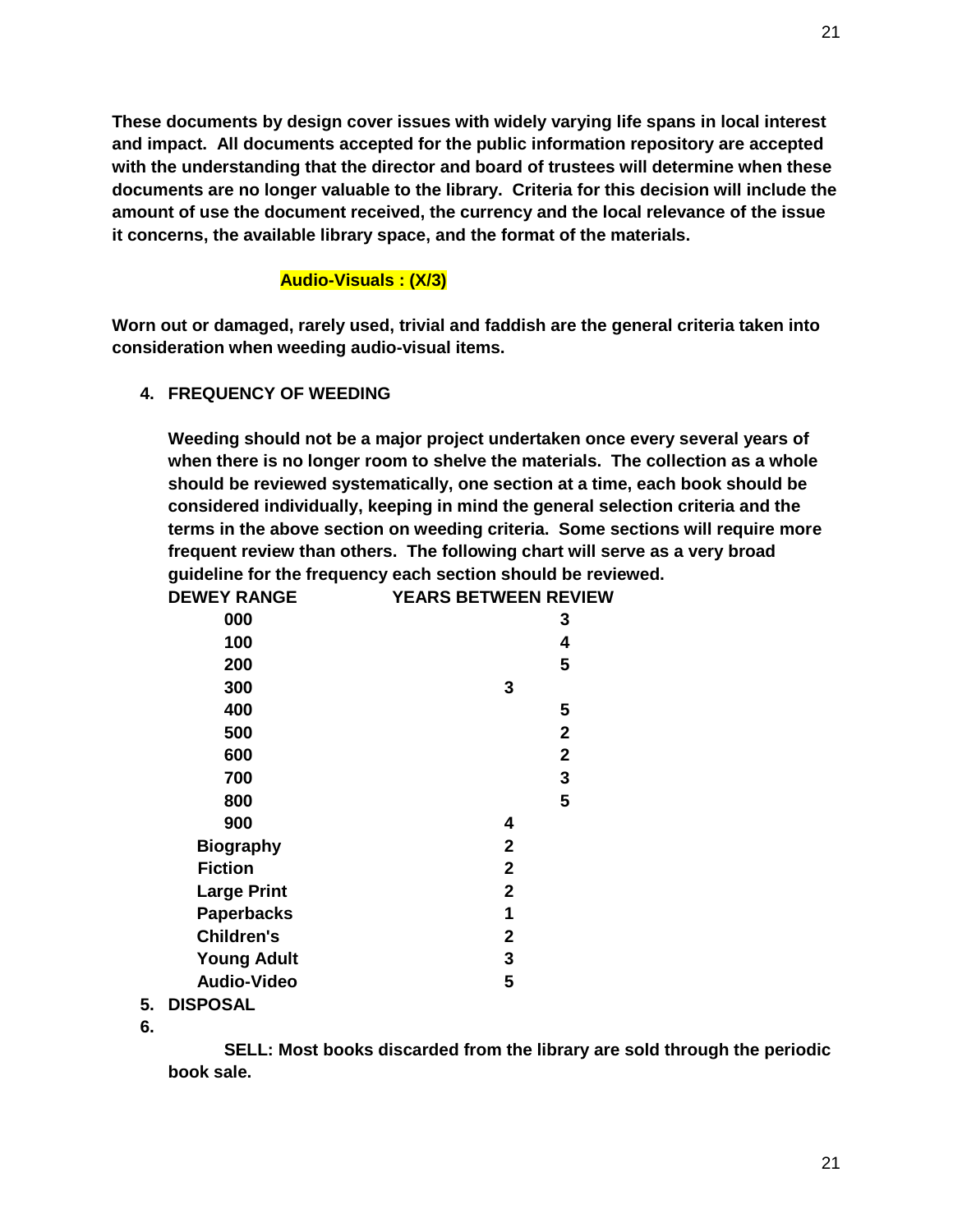**RECYCLE: While not as "profitable" as selling the items, this option can generate the best public relations when discarded materials are passed along to other agencies (i.e. schools, day care providers, nursing homes, jails, third world countries)**

 **DESTROY: Generally reserved for the worst books that no one wants or would buy at the book sale.**

 **REQUESTS FOR PURCHASE: Occasionally the Chatsworth Township Library will receive a request from a reader to be given the opportunity to purchase a book or item from the library's collection when it is to be weeded. It is unreasonable to assume library employees can track such request, nor will such requests impact the library's decision whether an item should be withdrawn. Persons making such requests are advised to check the periodic book sales.**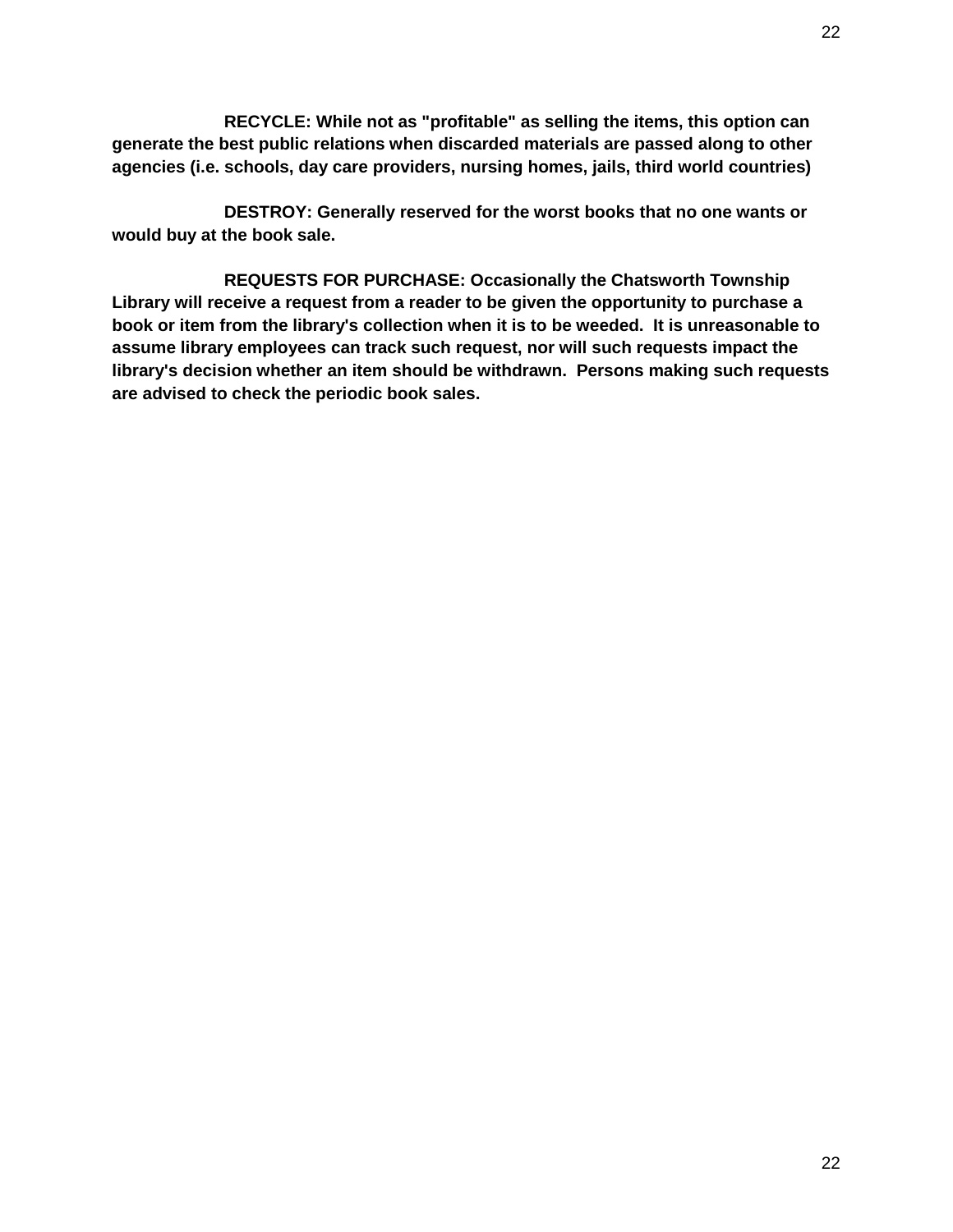### **CHATSWORTH TOWNSHIP LIBRARY IDENTITY-PROTECTION POLICY**

### **I. INTRODUCTION AND IDENTIFICATION OF ACT**

This Identity-Protection Policy is adopted pursuant to the Illinois Identity Protection Act, 5 ILCS 179/1 *et seq.,* to protect SSNs from unauthorized disclosure. The Identity Protection Act requires the Chatsworth Township Library to draft, approve, and implement this Identity-Protection Policy to ensure the confidentiality of Social Security numbers (SSNs) that the library collects, maintains, and uses. It is important to protect SSNs because this private information can be used to facilitate identity theft and fraud. One way to better protect SSNs is to limit access to and distribution of this private information.

All Library officers, employees, and agents shall comply with the Identity Protection Act and this Policy at all times.

### **II. DEFINITIONS**

The following words shall have the following meanings when used in this Policy.

"Act" means the Illinois Identity Protection Act, 5 ILCS 179/1 *et seq*.

"Board" means the Board of Trustees of the Library.

"Person" means any individual in the employ of the Library.

"Policy" means this Identity-Protection Policy.

"Publicly post" or "publicly display" means to intentionally communicate or otherwise intentionally make available to the general public.

"Redact" means to alter or truncate data so that no more than five sequential digits of a SSN are accessible as part of personal information.

"SSN(s)" means any Social Security number provided to an individual by the Social Security Administration.

"Statement of Purpose" means the statement of the purpose or purposes for which the Library is collecting and using an individual's SSN that the Act requires the library to provide when collecting a SSN or upon request by an individual. An example of a Statement of Purpose for the library is attached to this Policy.

### **III.** STATEMENT OF PURPOSE

The Library shall provide an individual with a Statement of Purpose anytime an individual is asked to provide the library with his or her SSN or if an individual requests it.

#### **IV. PROHIBITED ACTIVITIES**

- (a) Neither the Library nor any Person may:
	- 1. Publicly post or publicly display in any manner an individual's SSN.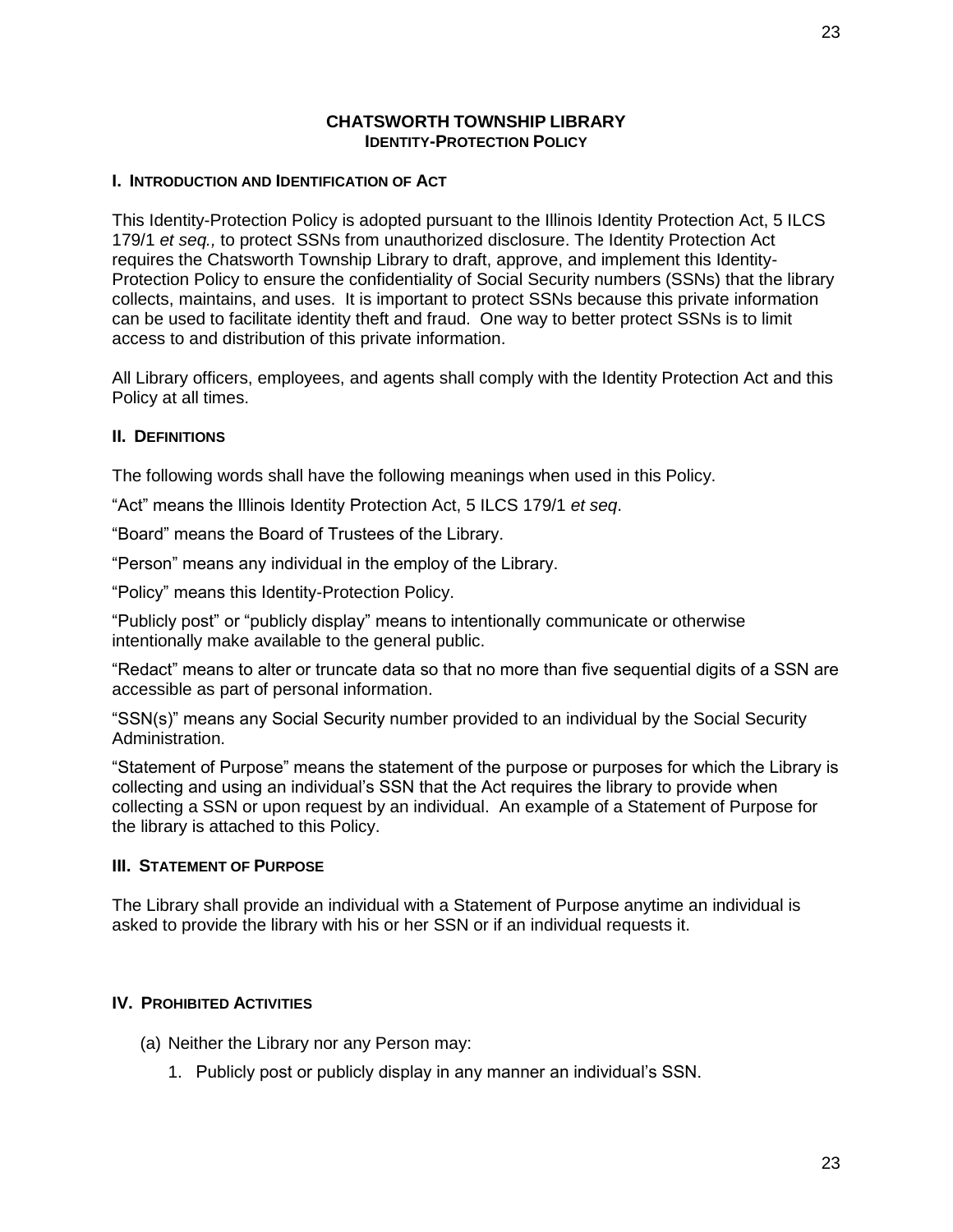- 2. Print an individual's SSN on any card required for the individual to access products or services provided by the person or entity.
- 3. Require an individual to transmit a SSN over the Internet unless the connection is secure or the SSN is encrypted.
- 4. Print an individual's SSN on any materials that are mailed to the individual, through the U.S. Postal Service, any private mail service, electronic mail, or any similar method of delivery, unless State or federal law requires the SSN to be on the document to be mailed. Notwithstanding the foregoing, SSNs may be included in applications and forms sent by mail, including, but not limited to: (i) any material mailed in connection with the administration of the Unemployment Insurance Act; (ii) any material mailed in connection with any tax administered by the Department of Revenue; and (iii) documents sent as part of an application or enrollment process or to establish, amend, or terminate an account, contract, or policy or to confirm the accuracy of the SSN. A SSN that is permissibly mailed pursuant to this paragraph will not be printed, in whole or in part, on a postcard or other mailer that does not require an envelope or be visible on an envelope without the envelope having been opened.
- (b) Except as otherwise provided in paragraph (c) below or unless otherwise provided in the Act, neither the District nor any Person may:
	- 1. Collect, use, or disclose a SSN from an individual, unless: (i) required to do so under State or federal law, rules, or regulations, or the collection, use, or disclosure of the SSN is otherwise necessary for the performance of the Library's duties and responsibilities; (ii) the need and purpose for the SSN is documented before collection of the SSN; and (iii) the SSN collected is relevant to the documented need and purpose.
	- 2. Require an individual to use his or her SSN to access an Internet website.
	- 3. Use the SSN for any purpose other than the purpose for which it was collected.
- (c) The prohibitions in paragraph (b) above do not apply in the following circumstances:
	- 1. The disclosure of SSNs to agents, employees, contractors, or subcontractors of a governmental entity or disclosure by a governmental entity to another governmental entity or its agents, employees, contractors, or subcontractors if disclosure is necessary in order for the entity to perform its duties and responsibilities; and, if disclosing to a contractor or subcontractor, prior to such disclosure, the governmental entity first receives from the contractor or subcontractor a copy of the contractor's or subcontractor's policy that sets forth how the requirements imposed under this Act on a governmental entity to protect an individual's SSN will be achieved.
	- 2. The disclosure of SSNs pursuant to a court order, warrant, or subpoena.
	- 3. The collection, use, or disclosure of SSNs in order to ensure the safety of: State and local government employees; persons committed to correctional facilities, local jails, and other law-enforcement facilities or retention centers; wards of the State; and all persons working in or visiting a State or local government agency facility.
	- 4. The collection, use, or disclosure of SSNs for internal verification or administrative purposes.
	- 5. The disclosure of SSNs by a State agency to the Library for the collection of delinquent child support or of any State debt or to the District to assist with an investigation or the prevention of fraud.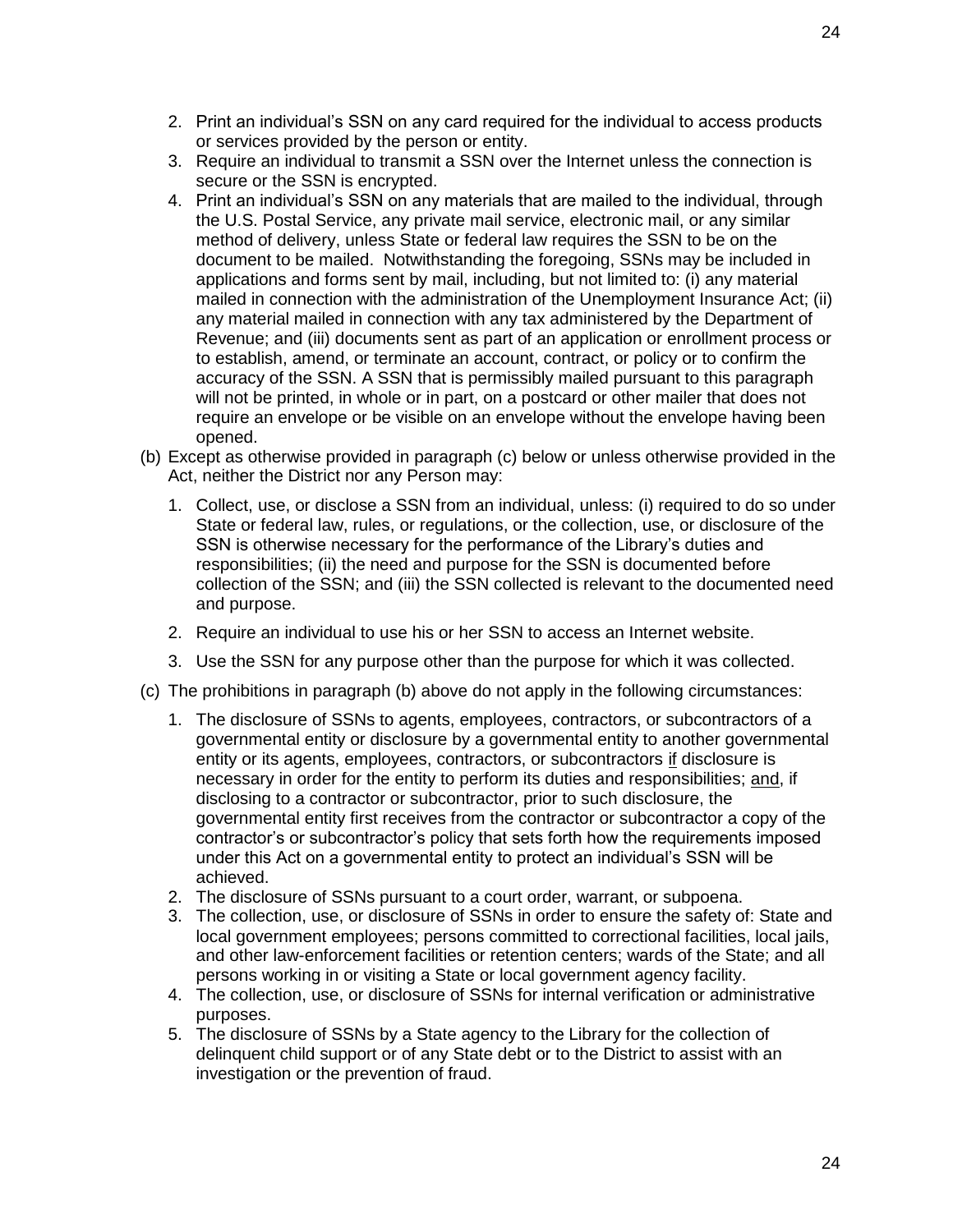25

6. The collection or use of SSNs to investigate or prevent fraud, to conduct background checks, to collect a debt, to obtain a credit report from a consumer reporting agency under the federal Fair Credit Reporting Act, to undertake any permissible purpose that is enumerated under the federal Gramm Leach Bliley Act, or to locate a missing person, a lost relative, or a person who is due a benefit, such as a pension benefit or an unclaimed property benefit.

### **V. COORDINATION WITH THE FREEDOM OF INFORMATION ACT AND OTHER LAWS**

The Library shall comply with the provisions of the Illinois Freedom of Information Act, 5 ILCS 140/1 *et seq*., and any other State law with respect to allowing the public inspection and copying of information or documents containing all or any portion of an individual's SSN. However, the Library shall redact SSNs from the information or documents before allowing the public inspection or copying of the information or documents.

When collecting SSNs, the Library shall request each SSN in a manner that makes the SSN easy to redact if required to be released as part of a public records request.

### **VI. LIMITED EMPLOYEE ACCESS TO SOCIAL SECURITY NUMBERS**

Only employees who are required to use or handle information or documents that contain SSNs will have access. All employees who have access to SSNs shall first be trained to protect the confidentiality of SSNs. The training will include instructions on the proper handling of information that contains SSNs from the time of collection through destruction of the information.

### **VII. EMBEDDED SOCIAL SECURITY NUMBERS**

Neither the Library nor any Person shall encode or embed a SSN in or on a card or document, including but not limited to, using a bar code, chip, magnetic strip, RFID technology, or other technology, in place of removing the SSN as required by the Act and this Policy.

#### **VIII. APPLICABILITY**

If any provision of this Policy conflicts with any provision of the Act, the provisions of the Act shall prevail.

This Policy does not apply to:

- 1. the collection, use, or disclosure of a SSN as required by State or federal law, rule, or regulation; or
- 2. documents that are recorded with a county recorder or required to be open to the public under a State or federal law, rule, or regulation, applicable case law, Supreme Court Rule, or the Constitution of the State of Illinois; provided, however, that the District shall redact the SSN from such document if such law, rule, or regulation permits.

#### **IX. AVAILABILITY OF POLICY**

The Policy shall be filed with the Board within 30 days of its approval. All Library employees shall be advised of the existence of this Policy.

Library employees who are required to use or handle information or documents that contain SSNs have been provided a copy of this Policy, which each shall maintain at all times. A copy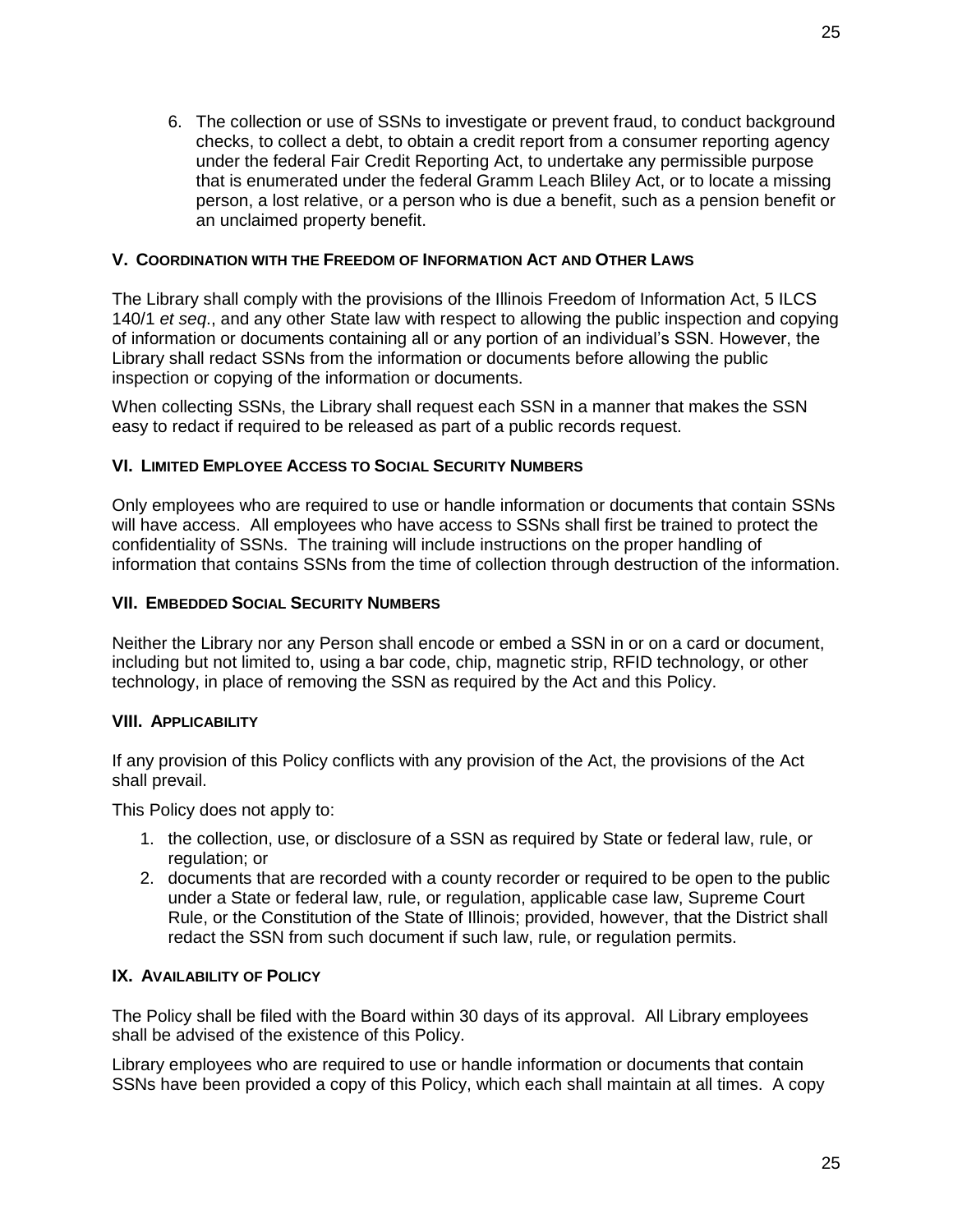of the Policy is available to all other employees and any member of the public by requesting a copy from: Mary Fisher-Miller, director, Chatsworth Township Library, 815-635-3004.

### **X. AMENDMENTS**

This Policy may be amended by the Library at any time. If the Policy is amended, the Library shall file a written copy of the Policy, as amended, with the Board and shall also advise all Library employees of the existence of the amended Policy. A copy of the amended Policy will be made available to Library employees and the public as set forth in the preceding section above.

# **XI. EFFECTIVE DATE**

This Policy becomes effective \_\_\_\_\_\_\_\_\_\_\_\_\_\_\_\_\_\_\_\_\_\_.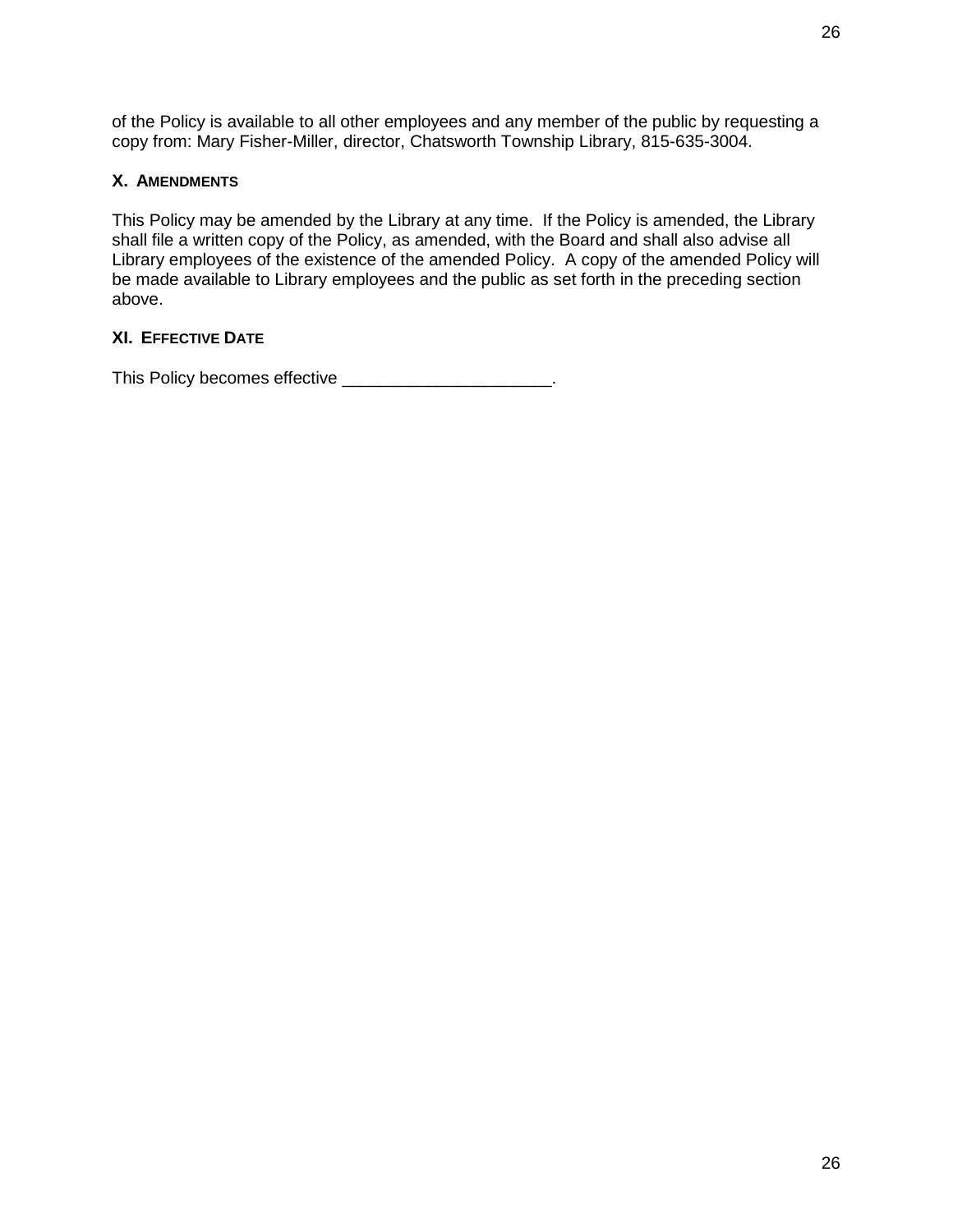# **ATTACHMENT**

#### **STATEMENT OF PURPOSE FOR COLLECTION OF SOCIAL SECURITY NUMBERS BY THE CHATSWORTH TOWNSHIP LIBRARY**

The Identity Protection Act, 5 ILCS 179/1 *et seq*., and the Identity-Protection Policy of the Chatsworth Township Library") require the Library to provide an individual with a a statement of the purpose or purposes for which the Library is collecting and using the individual's Social Security number ("SSN") anytime an individual is asked to provide the District with his or her SSN or if an individual requests it. This Statement of Purpose is being provided to you because you have been asked by the Library to provide your SSN or because you requested a copy of this statement.

### **Why are we collecting your Social Security number?**

You are being asked for your SSN for the following reason:

● Payroll purposes including federal and state withholding

### **What will we do with your Social Security number?**

We will only use your SSN for the purpose for which it was collected.

We will not:

- Sell, lease, loan, trade, or rent your SSN to a third party for any purpose;
- Publicly post or publicly display your SSN;
- Print your SSN on any card required for you to access our services;
- Require you to transmit your SSN over the Internet, unless the connection is secure or your SSN is encrypted; or
- Print your SSN on any materials that are mailed to you, unless State or Federal law requires that number to be on documents mailed to you mailed, your SSN will not be visible without opening the envelope in which it is contained.

#### **If you have questions or complaints about this Statement of Purpose submit them to:**

Chatsworth Township Library Mary Fisher-Miller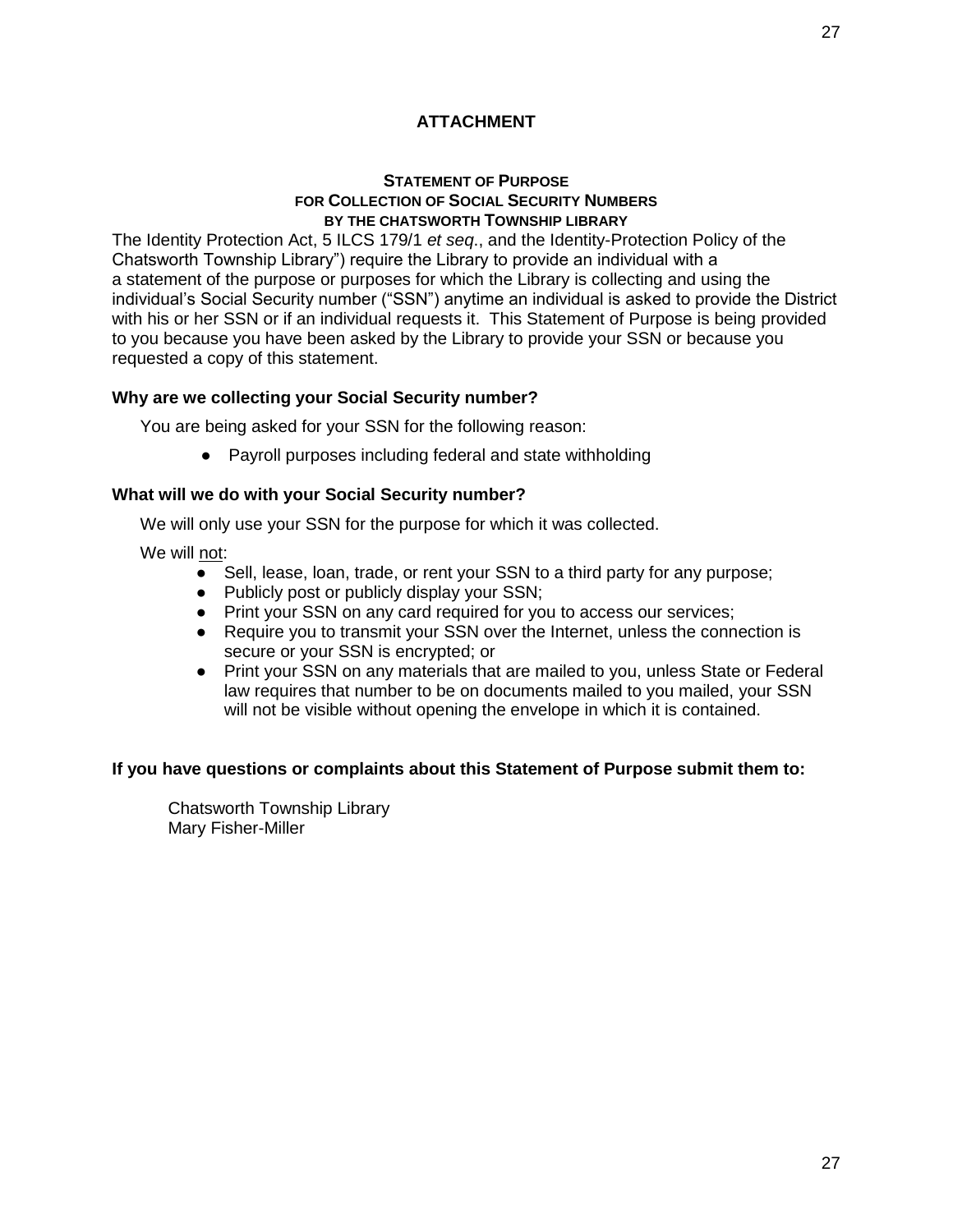The Chatsworth Township Public Library follows Illinois State Law which prohibits the carrying of any weapon concealed or partially concealed, in the library building or on library property. In conformance of the State Statute, the Library will post at all entrances to the building, driveways, and parking areas of the LIbrary the required signs as approved by the State Police. Any violators will be reported to law enforcement and prosecuted to the fullest extent of the law.